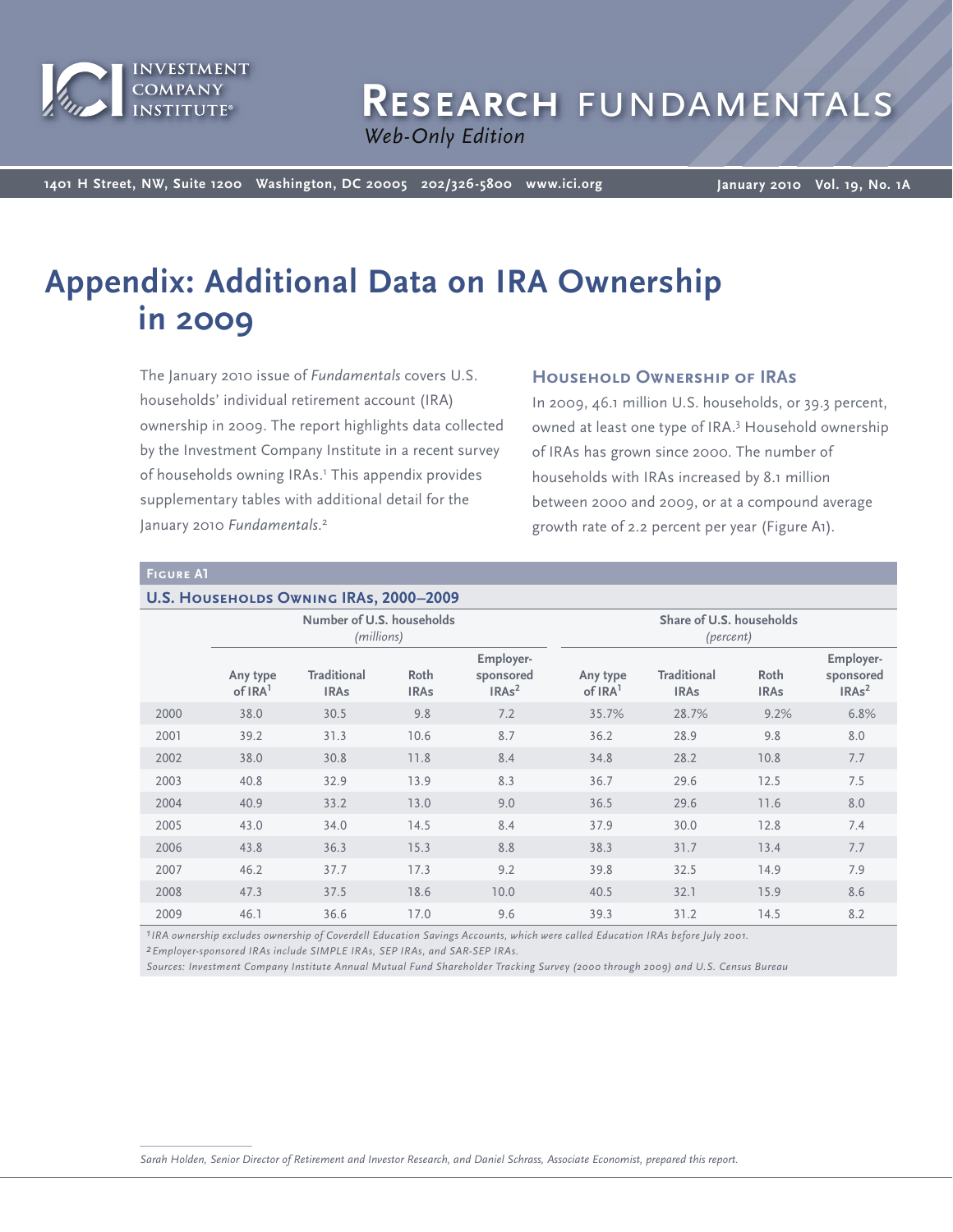# **GROWTH IN NUMBER OF IRA-OWNING Households**

U.S. households most frequently owned traditional IRAs—the first type of IRA that Congress created (Figure A1).<sup>4</sup> Roth IRAs were the second-most frequently held type of IRA, followed by employersponsored IRAs, which include SIMPLE IRAs, SEP IRAs, and SAR-SEP IRAs. Household ownership of Roth IRAs grew the fastest, with the number of households owning Roth IRAs increasing 6.3 percent on average each year between 2000 and 2009. The number of households that owned traditional IRAs rose 2.0 percent on average each year, while the number of households with employer-sponsored IRAs grew at an average rate of 3.2 percent each year during this period.

# **INCIDENCE OF IRA OWNERSHIP BY AGE**

Households headed by older individuals tended to be more likely to own traditional IRAs. Forty-four percent of households headed by individuals aged 55 to 64 years old owned traditional IRAs, compared with only 17 percent of households headed by individuals younger than age 35 (Figure A2).<sup>5</sup> Thirty-seven percent of households headed by individuals aged 65 or older had traditional IRAs, while Roth IRAs were rarely held by older households. Nearly one-fifth of households aged 35 to 64 had Roth IRAs.

# **About the Annual Mutual Fund Shareholder Tracking Survey**

ICI conducts the Mutual Fund Shareholder Tracking Survey each spring to gather information on the demographic and financial characteristics of U.S. households. The most recent survey was conducted in May 2009 and was based on a sample of 4,201 U.S. households selected by random digit dialing, of which 1,651 households, or 39.3 percent, owned IRAs. All interviews were conducted over the telephone with the member of the household who was the sole or co-decisionmaker most knowledgeable about the household's savings and investments. The standard error for the 2009 sample of households is  $\pm$  1.5 percentage points at the 95 percent confidence level.

#### **About the IRA Owners Survey**

ICI typically conducts the IRA Owners Survey each spring to gather information on characteristics and activities on IRAowning households in the United States. The most recent survey was conducted in May 2009 and was based on a sample of 1,000 randomly selected, representative U.S. households owning traditional IRAs, Roth IRAs, and employer-sponsored IRAs (SIMPLE IRAs, SEP IRAs, and SAR-SEP IRAs). All interviews were conducted over the telephone with the member of the household who was the sole or co-decisionmaker most knowledgeable about the household's savings and investments. The standard error for the total sample is  $\pm$  3.1 percentage points at the 95 percent confidence level. IRA ownership does not include ownership of Coverdell Education Savings Accounts (formerly called Education IRAs).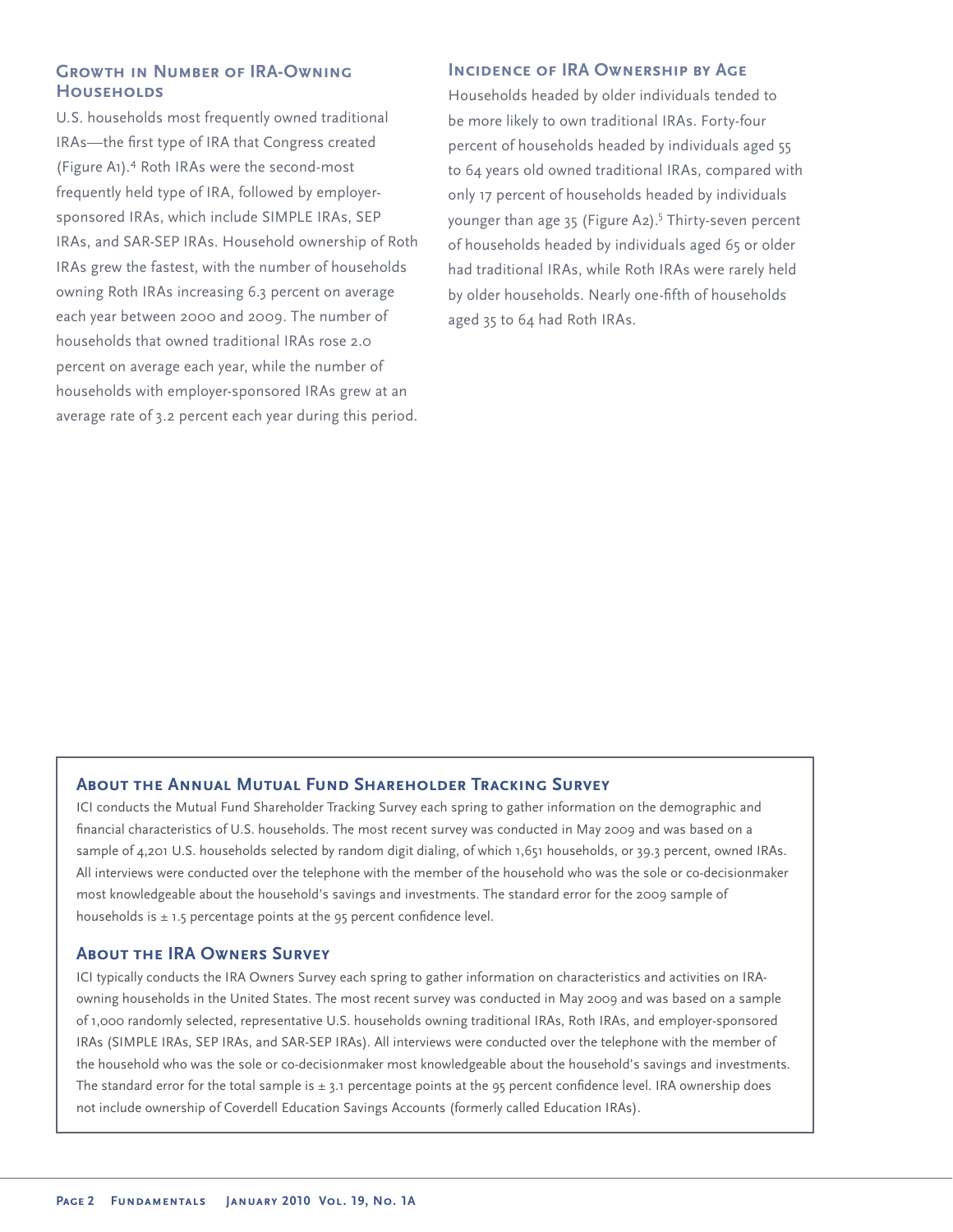#### **Figure A2**

**U.S. Households Owning Traditional, Roth, and Employer-Sponsored IRAs by Age** Percentage of U.S. households within each age group,<sup>1</sup> 2009



*1Age is based on the age of the sole or co-decisionmaker for household saving and investing. 2Employer-sponsored IRAs include SIMPLE IRAs, SEP IRAs, and SAR-SEP IRAs. Source: Investment Company Institute Annual Mutual Fund Shareholder Tracking Survey* 

# **Incidence of IRA Ownership by Income**

Household ownership of all types of IRAs also tends to increase with household income (Figure A3). Fortyfour percent of households with incomes of \$50,000 or more owned traditional IRAs, compared with 19 percent of households with incomes of less than \$50,000. Twenty-four percent of households with incomes of

\$50,000 or more owned Roth IRAs, compared with 5 percent of households with incomes of less than \$50,000. Twelve percent of households with incomes of \$50,000 or more owned employer-sponsored IRAs. Only 4 percent of households with incomes of less than \$50,000 owned employer-sponsored IRAs.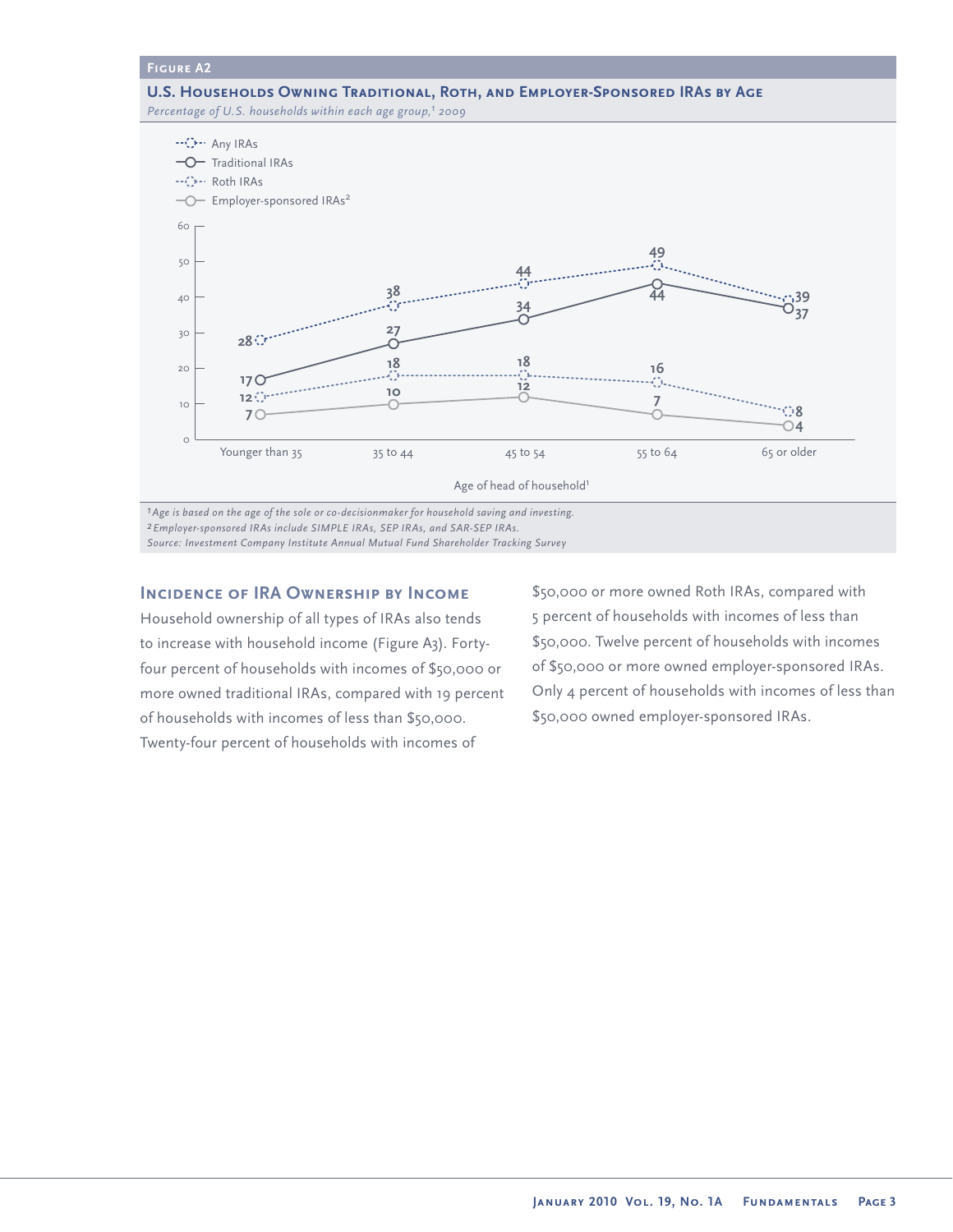#### **Figure A3**

**U.S. Households Owning Traditional, Roth, and Employer-Sponsored IRAs by Household Income** *Percentage of U.S. households within each income group,1 2009* 



*2Employer-sponsored IRAs include SIMPLE IRAs, SEP IRAs, and SAR-SEP IRAs.*

*Source: Investment Company Institute Annual Mutual Fund Shareholder Tracking Survey* 

# **IRA OWNERSHIP BY GENERATION**

Multiple generations of Americans owned IRAs, but the incidence of IRA ownership was greatest among households headed by individuals that were members of the Baby Boom Generation. In 2009,

46 percent of households headed by members of the Baby Boom Generation owned IRAs (Figure A4). As a result, 43 percent of IRA-owning households were headed by individuals who were members of the Baby Boom Generation (Figure A5). Thirty-eight



*\*Generation is based on the age of the sole or co-decisionmaker for household saving and investing.*

*Note: IRAs include traditional IRAs, Roth IRAs, and employer-sponsored IRAs (SIMPLE IRAs, SEP IRAs, and SAR-SEP IRAs). Source: Investment Company Institute Annual Mutual Fund Shareholder Tracking Survey*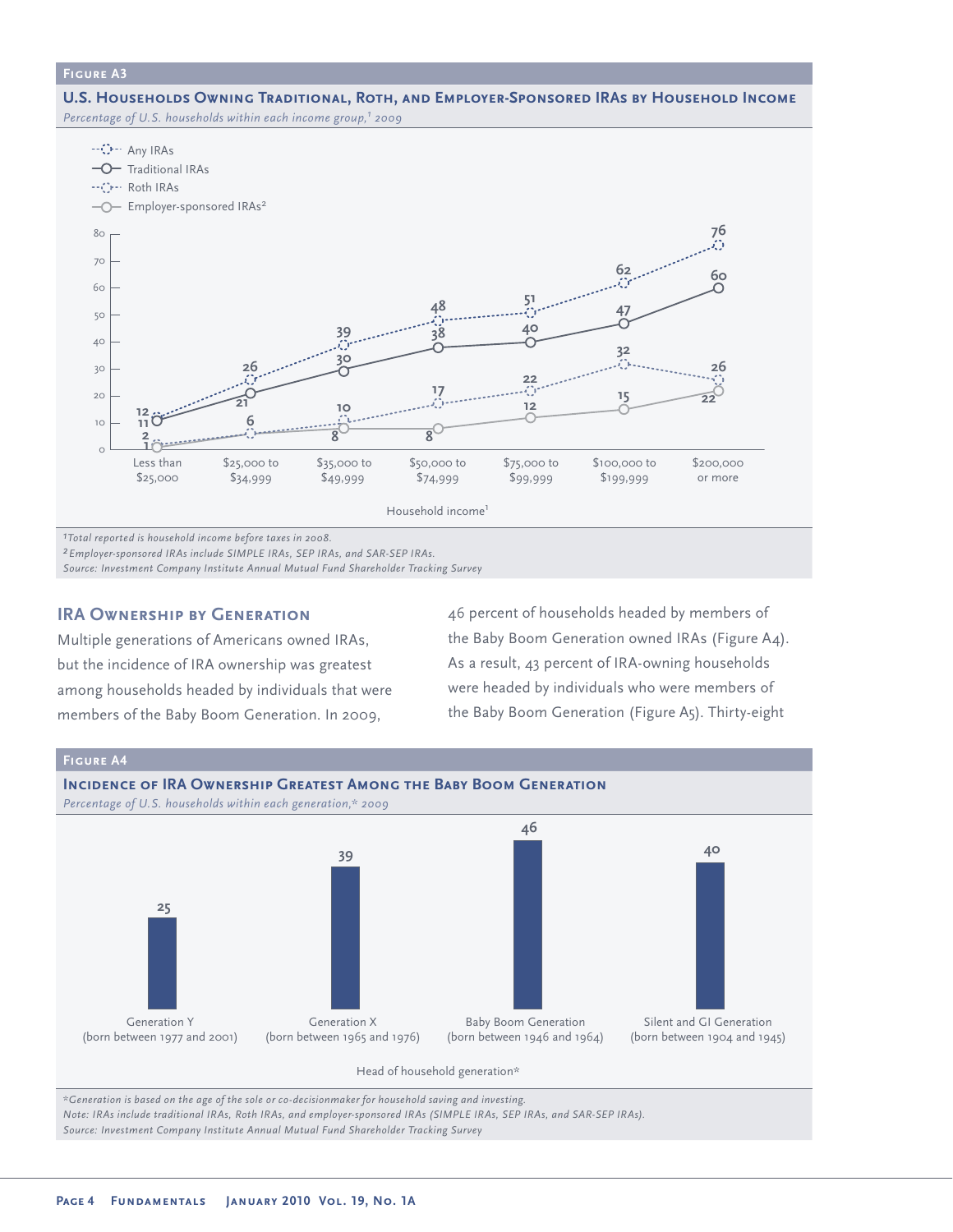percent of households headed by members of the Baby Boom Generation owned traditional IRAs; nearly one-fifth owned Roth IRAs; one in 10 owned employersponsored IRAs (Figure A6). In 2009, households headed by individuals who were members of the Baby

Boom Generation held a significant portion of total IRA assets. Forty-five percent of all IRA assets were held by households headed by individuals who were members of this generation.<sup>6</sup>

#### **Figure A5**

#### **Baby Boomers Are 43 Percent of All IRA-Owning Households**

*Percentage distribution of households owning IRAs and all U.S. households by generation,1 2009*



*1Generation is based on the age of the sole or co-decisionmaker for household saving and investing. 2 IRAs include traditional IRAs, Roth IRAs, and employer-sponsored IRAs (SIMPLE IRAs, SEP IRAs, and SAR-SEP IRAs). Sources: Investment Company Institute Annual Mutual Fund Shareholder Tracking Survey and U.S. Census Bureau* 

#### **Figure A6**

# **U.S. Households Owning Traditional, Roth, and Employer-Sponsored IRAs by Generation**

*Percentage of U.S. households within each generation,1 2009*



*1Generation is based on the age of the sole or co-decisionmaker for household saving and investing. 2Employer-sponsored IRAs include SIMPLE IRAs, SEP IRAs, and SAR-SEP IRAs. Source: Investment Company Institute Annual Mutual Fund Shareholder Tracking Survey*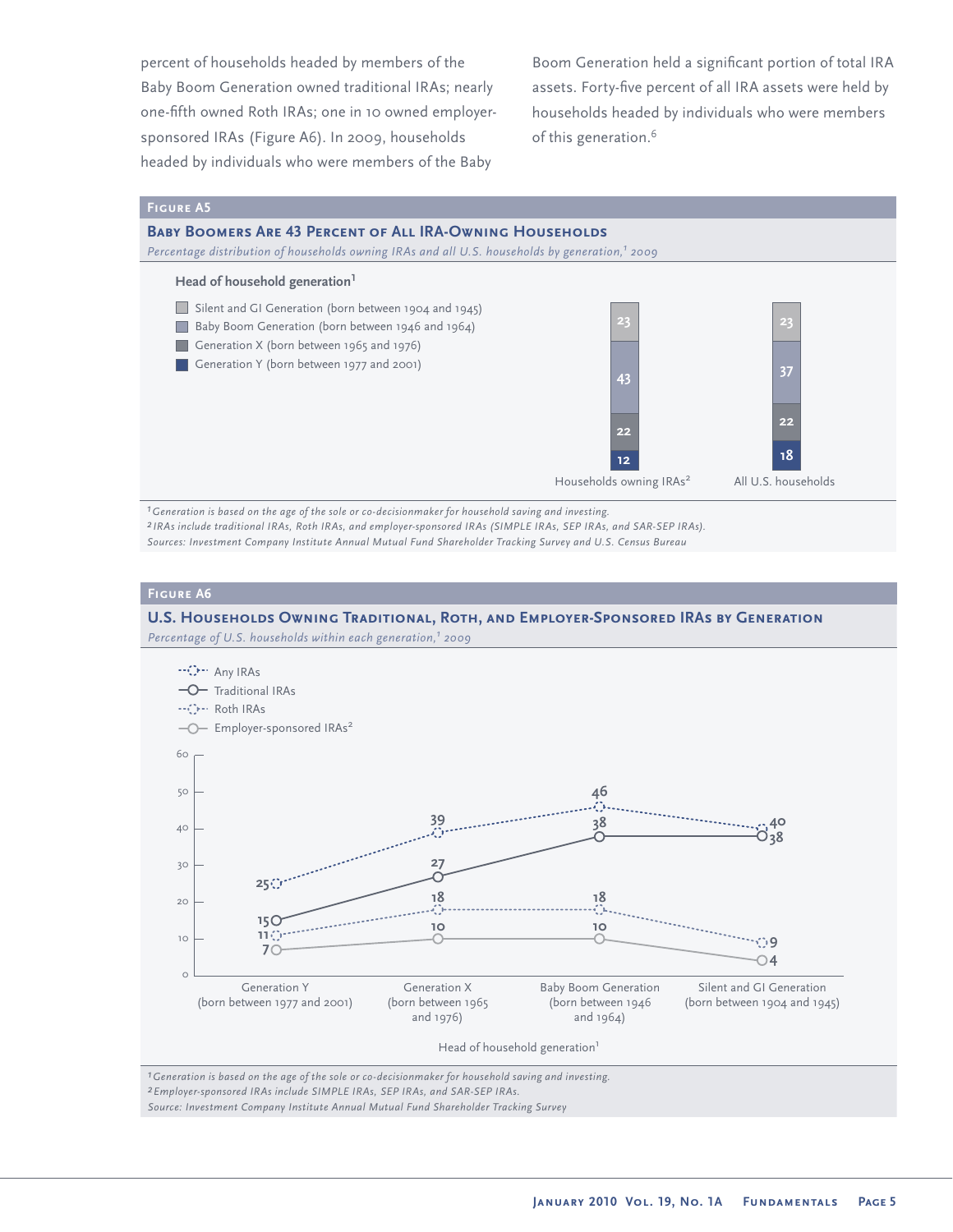# **Households with IRAs Have More Savings Than Other Households**

Both IRAs and employer-sponsored retirement plans provide workers the opportunity to set aside assets for retirement on a tax-advantaged basis. Households with these formal retirement savings arrangements generally have accumulated greater household financial assets compared with households without these arrangements (Figure A7).

## **IRA ACCOUNT BALANCES AND INVESTMENTS**

Median household financial assets in all types of IRAs was \$30,000 in 2009 (Figure A8). Household financial assets in traditional IRAs tended to be greater than assets in Roth or employer-sponsored IRAs. Traditional IRAs have been in existence for a greater number of years than the other types of IRAs, and many households' traditional IRAs contain employersponsored retirement plan rollovers. Roth IRAs have



*1Age is based on the age of the sole or co-decisionmaker for household saving and investing.*

*2Formal retirement savings include IRAs, employer-sponsored retirement plans (DB or DC plans), or both. Source: Investment Company Institute Annual Mutual Fund Shareholder Tracking Survey* 

# **Figure A8**

#### **Household Financial Assets in IRAs by Type of IRA**

*Percentage of U.S. households with IRA assets in specified ranges, 2009*

|                                                                           | Total                                    |                                   | Type of IRA owned   |                                          |  |  |  |
|---------------------------------------------------------------------------|------------------------------------------|-----------------------------------|---------------------|------------------------------------------|--|--|--|
|                                                                           | household<br>financial assets<br>in IRAs | <b>Traditional</b><br><b>IRAs</b> | Roth<br><b>IRAs</b> | Employer-sponsored<br>IRA <sub>s</sub> * |  |  |  |
| Assets in type of IRA                                                     |                                          |                                   |                     |                                          |  |  |  |
| Less than \$10,000                                                        | 23                                       | 23                                | 35                  | 29                                       |  |  |  |
| \$10,000 to \$24,999                                                      | 20                                       | 22                                | 34                  | 26                                       |  |  |  |
| \$25,000 to \$49,999                                                      | 17                                       | 16                                | 13                  | 12                                       |  |  |  |
| \$50,000 to \$99,999                                                      | 16                                       | 16                                | 9                   | 19                                       |  |  |  |
| \$100,000 to \$249,999                                                    | 15                                       | 15                                | $\overline{4}$      | 9                                        |  |  |  |
| \$250,000 or more                                                         | 9                                        | 8                                 | 5                   | 5                                        |  |  |  |
|                                                                           |                                          |                                   |                     |                                          |  |  |  |
| Mean                                                                      | \$89,800                                 | \$86,500                          | \$40,700            | \$62,700                                 |  |  |  |
| Median                                                                    | \$30,000                                 | \$30,000                          | \$12,500            | \$20,000                                 |  |  |  |
| *Employer-sponsored IRAs include SIMPLE IRAs, SEP IRAs, and SAR-SEP IRAs. |                                          |                                   |                     |                                          |  |  |  |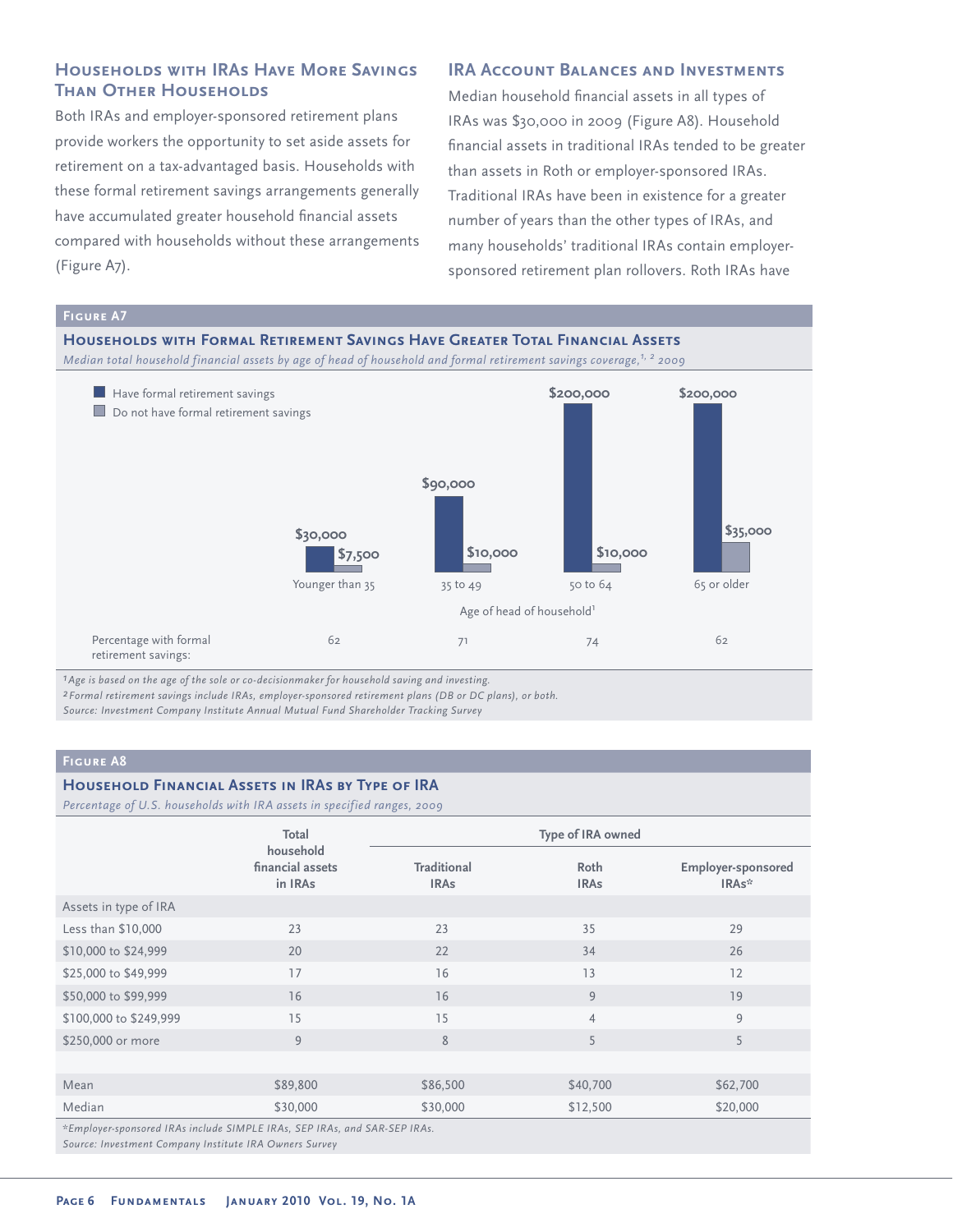been available since 1998 and have only had very limited opportunity to receive rollovers from employersponsored retirement plans.<sup>7</sup> In 2009, the median amount in Roth IRAs was \$12,500, and the median amount in employer-sponsored IRAs was \$20,000. The median household financial assets in traditional IRAs was \$30,000.

IRAs help individuals and families accumulate savings over time. This is particularly evident when traditional IRA holdings are grouped according to the length of time households have owned traditional IRAs. For example, households owning traditional IRAs for less than 10 years had median traditional IRA holdings of \$12,500, while households owning traditional IRAs for 20 years or more had median traditional IRA holdings of \$75,000 (Figure A9). Mean traditional IRA holdings, while higher than the median values, exhibited a similar pattern.

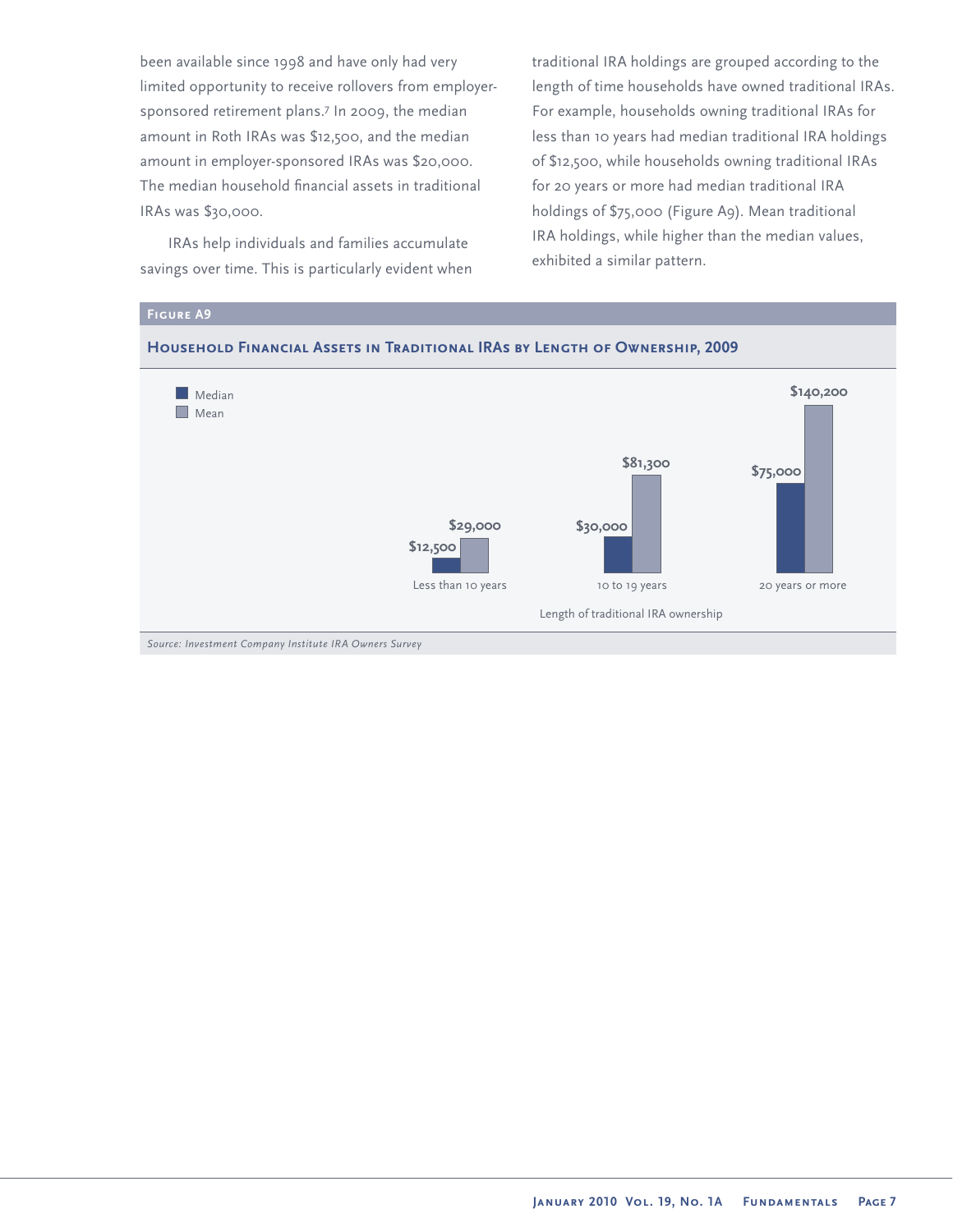Mutual funds were the most common IRA  $i$ nvestment (Figure A10). $8$  In 2009, nearly two-thirds of IRA-owning households had IRA assets invested in mutual funds, usually stock funds. Thirty-seven percent held individual stocks in their IRAs. Thirty-four percent of households owning IRAs held annuities, and

27 percent held bank deposits in their IRAs. On average, households with traditional or employersponsored IRAs held three types of investments in those IRAs, while households with Roth IRAs held two types of investments in their Roth IRAs.

#### **Figure A10**

#### **Types of Investments Held in IRAs**

*Percentage of households with type of IRA indicated,1 2009*

|                                                                                                                                        |                        | Type of IRA owned                             |                     |                                         |  |
|----------------------------------------------------------------------------------------------------------------------------------------|------------------------|-----------------------------------------------|---------------------|-----------------------------------------|--|
| <b>IRA</b> investments                                                                                                                 | Any type<br>of IRA     | <b>Traditional</b><br><b>IRAs</b>             | Roth<br><b>IRAs</b> | Employer-sponsored<br>IRAs <sup>2</sup> |  |
| Mutual funds (total)                                                                                                                   | 66                     | 64                                            | 67                  | 50                                      |  |
| Stock funds                                                                                                                            | 54                     | 51                                            | 54                  | 39                                      |  |
| <b>Bond funds</b>                                                                                                                      | 32                     | 31                                            | 25                  | 22                                      |  |
| Hybrid funds                                                                                                                           | 27                     | 25                                            | 26                  | 18                                      |  |
| Money market funds                                                                                                                     | 27                     | 27                                            | 19                  | 20                                      |  |
| Individual stocks                                                                                                                      | 37                     | 35                                            | 26                  | 30                                      |  |
| Annuities (total)                                                                                                                      | 34                     | 35                                            | 20                  | 24                                      |  |
| Fixed annuities                                                                                                                        | 24                     | 24                                            | 13                  | 19                                      |  |
| Variable annuities                                                                                                                     | 21                     | 21                                            | 12                  | 10                                      |  |
| Bank savings accounts, money<br>market deposit accounts, or<br>certificates of deposit                                                 | 27                     | 28                                            | 17                  | 14                                      |  |
| Individual bonds (not including<br>U.S. savings bonds)                                                                                 | 13                     | 14                                            | 5                   | $\overline{4}$                          |  |
| U.S. savings bonds                                                                                                                     | 11                     | 10                                            | 7                   | 8                                       |  |
| <b>ETFs</b>                                                                                                                            | 6                      | 5                                             | 5                   | 5                                       |  |
| Other                                                                                                                                  | $\overline{4}$         | $\overline{3}$                                | $\overline{2}$      | $\,$ 8 $\,$                             |  |
|                                                                                                                                        |                        |                                               |                     |                                         |  |
| Mean number of investment<br>types held in IRA                                                                                         | 3 types of investments | 3 types of investments 2 types of investments |                     | 3 types of investments                  |  |
| <sup>1</sup> Multiple responses are included.<br><sup>2</sup> Employer-sponsored IRAs include SIMPLE IRAs, SEP IRAs, and SAR-SEP IRAs. |                        |                                               |                     |                                         |  |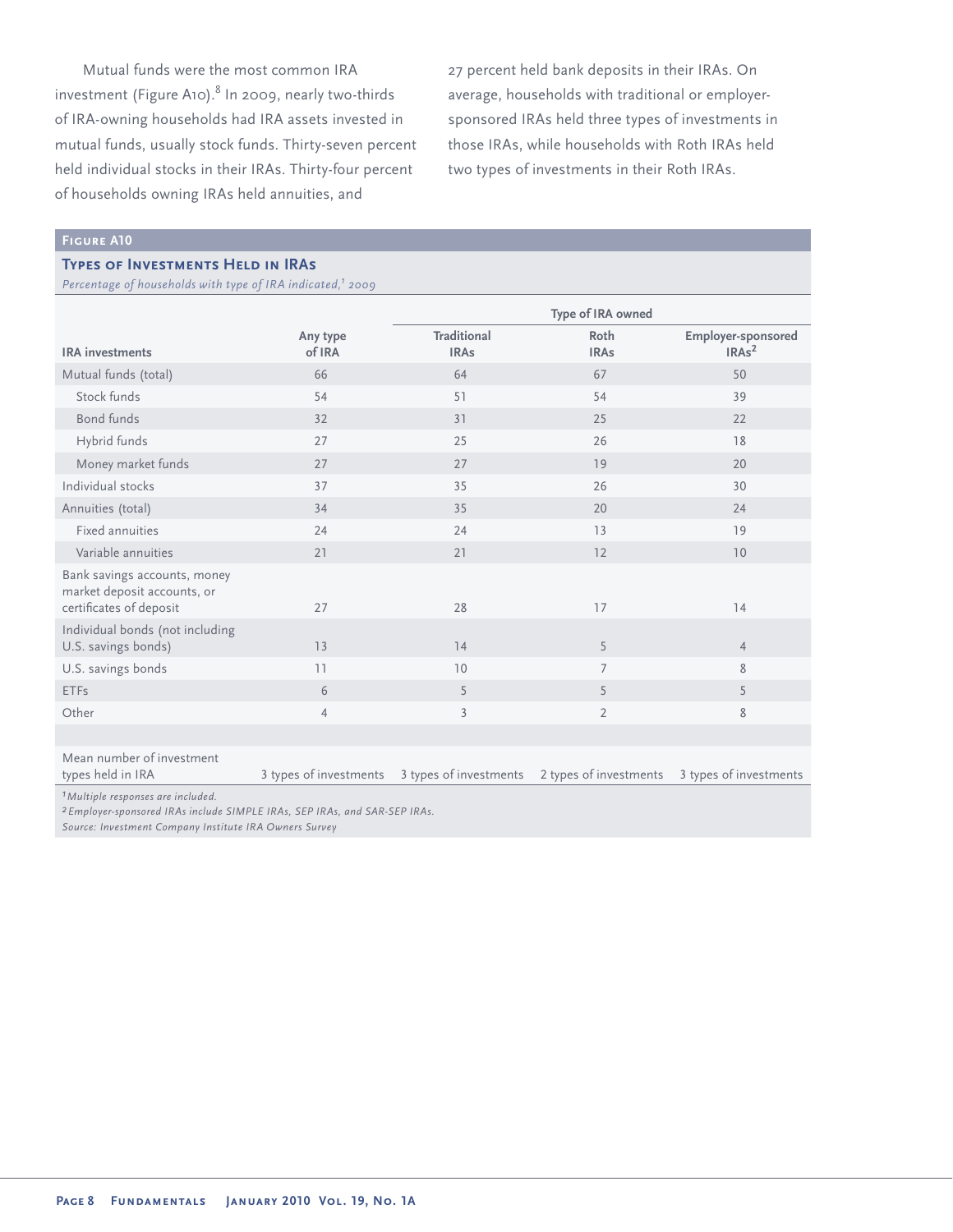# **Contributions to Traditional and Roth IRAs**

Twenty-four percent of traditional IRA–owning households—an estimated 8.8 million—contributed to their traditional IRAs in tax year 2008, with a median contribution of \$3,300 per household (Figure A11). Those who contributed to their traditional IRAs typically were younger and had higher household incomes but lower household financial assets than noncontributors. Forty-two percent of households owning Roth IRAs an estimated 7.1 million—contributed to their Roth IRAs in tax year 2008, with a median contribution of \$3,500 per household.

## **Figure A11**

#### **Characteristics of Households Owning Traditional or Roth IRAs by Contribution Status in Tax year 2008**

|                                                                          | <b>Traditional IRA households</b>                                  |                                                                              | Roth IRA households                               |                                                                       |
|--------------------------------------------------------------------------|--------------------------------------------------------------------|------------------------------------------------------------------------------|---------------------------------------------------|-----------------------------------------------------------------------|
|                                                                          | Contributed<br>to traditional IRA<br>in tax year 2008 <sup>1</sup> | Did not<br>contribute<br>to traditional IRA<br>in tax year 2008 <sup>2</sup> | Contributed<br>to Roth IRA<br>in tax year $20083$ | Did not<br>contribute<br>to Roth IRA<br>in tax year 2008 <sup>4</sup> |
| Median per household                                                     |                                                                    |                                                                              |                                                   |                                                                       |
| Age of household sole or co-decisionmaker<br>for saving and investing    | 46 years                                                           | 56 years                                                                     | 41 years                                          | 50 years                                                              |
| Household income <sup>5</sup>                                            | \$95,000                                                           | \$70,000                                                                     | \$90,000                                          | \$90,000                                                              |
| Household financial assets <sup>6</sup>                                  | \$125,000                                                          | \$200,000                                                                    | \$150,000                                         | \$200,000                                                             |
| Household financial assets in all types of IRAs                          | \$50,000                                                           | \$40,000                                                                     | \$28,000                                          | \$43,000                                                              |
| Amount contributed per household to each type<br>of IRA in tax year 2008 | \$3,300                                                            | N/A                                                                          | \$3,500                                           | N/A                                                                   |
|                                                                          |                                                                    |                                                                              |                                                   |                                                                       |
| Percentage of households                                                 |                                                                    |                                                                              |                                                   |                                                                       |
| Household sole or co-decisionmaker for saving and<br>investing:          |                                                                    |                                                                              |                                                   |                                                                       |
| Married or living with a partner                                         | 75                                                                 | 68                                                                           | 82                                                | 70                                                                    |
| College or postgraduate degree                                           | 54                                                                 | 41                                                                           | 59                                                | 57                                                                    |
| Employed full- or part-time                                              | 87                                                                 | 57                                                                           | 82                                                | 78                                                                    |
| Household has DC retirement plan account                                 | 71                                                                 | 65                                                                           | 82                                                | 76                                                                    |

*1Twenty-four percent of households owning traditional IRAs contributed to them in tax year 2008.*

*2 Includes all households owning traditional IRAs that did not contribute to them in tax year 2008. Some of these households may have been ineligible to make deductible contributions.*

*3Forty-two percent of households owning Roth IRAs contributed to them in tax year 2008.*

*4Includes all households owning Roth IRAs that did not contribute to them in tax year 2008. Some of these households may have been ineligible to contribute to Roth IRAs in tax year 2008.* 

*5Total reported is household income before taxes in 2008.*

*6Household financial assets include assets in employer-sponsored retirement plans, but exclude the household's primary residence.*

*N/A = not applicable*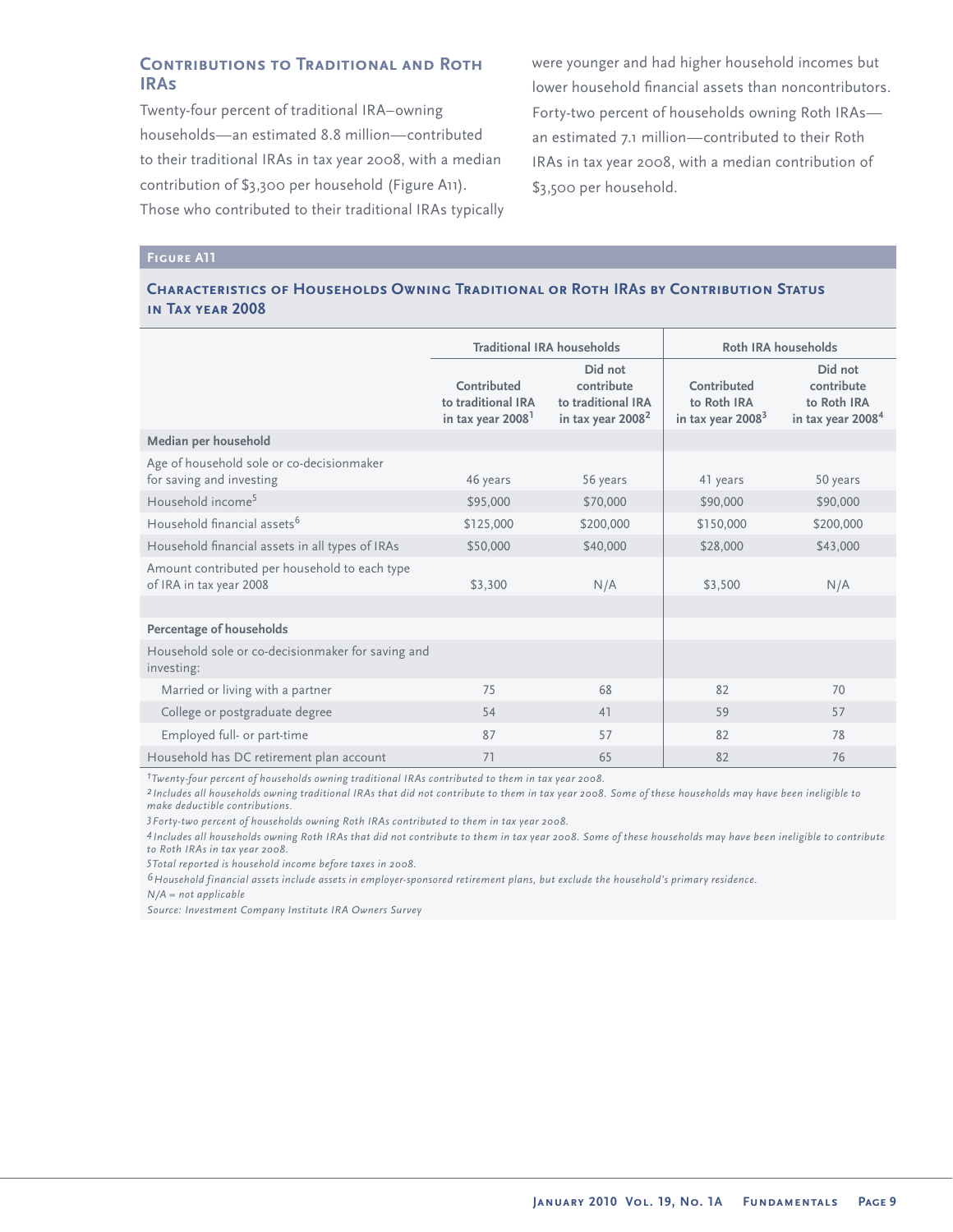Since tax year 2002, individuals aged 50 or older are eligible to make "catch-up" contributions to their IRAs.<sup>9</sup> In tax year 2008, 27 percent of traditional IRA–owning households with individuals aged 50 or older contributed to their IRAs; 48 percent of these contributing households made catch-up contributions (Figure A12). Forty-two percent of Roth IRA–owning households with individuals aged 50 or older contributed to their IRAs; 55 percent of these contributing households made catch-up contributions.

# **Demographic Characteristics of IRA-OWNING HOUSEHOLDS**

Saving activity tends to increase with age, educational attainment, and household income, and married people tend to save more than single persons.<sup>10</sup> Households that owned IRAs typically had greater financial assets and higher incomes than households without IRAs (Figure A13). In addition, the financial decisionmakers in households with IRAs generally were older and more likely to be married, employed, and have college or postgraduate degrees, compared with households not owning IRAs.

# **Figure A12**

#### **CATCH-UP CONTRIBUTIONS AMONG IRA OWNERS**

|                                                                                                                                                                 | Tax year<br>2002 | Tax year<br>2003 | Tax year<br>2004 | Tax year<br>2006 | Tax year<br>2007 | Tax year<br>2008 |
|-----------------------------------------------------------------------------------------------------------------------------------------------------------------|------------------|------------------|------------------|------------------|------------------|------------------|
| Catch-up contributions to traditional IRAs <sup>1</sup><br>(percentage of households owning traditional IRAs possibly qualified to make catch-up contributions) |                  |                  |                  |                  |                  |                  |
| Made a catch-up contribution                                                                                                                                    | 9                | 13               | 16               | 12               | 15               | 13               |
| Contributed, but did not make a catch-up contribution                                                                                                           | 17               | 20               | 20               | 23               | 10               | 14               |
| Did not contribute <sup>2</sup>                                                                                                                                 | 74               | 67               | 64               | 65               | 75               | 73               |
|                                                                                                                                                                 |                  |                  |                  |                  |                  |                  |
| Catch-up contributions to Roth IRAs <sup>3</sup><br>(percentage of households owning Roth IRAs possibly qualified to make catch-up contributions)               |                  |                  |                  |                  |                  |                  |
| Made a catch-up contribution                                                                                                                                    | 15               | 28               | 33               | 21               | 17               | 23               |
| Contributed, but did not make a catch-up contribution                                                                                                           | 12               | 21               | 25               | 28               | 14               | 19               |
| Did not contribute <sup>4</sup>                                                                                                                                 | 73               | 51               | 42               | 51               | 69               | 58               |

*1 Households that may make catch-up contributions to traditional IRAs are those in which a household member is at least 50 years old by the end of the year, but younger than 70½ years old by the end of the year.*

*2This group may include households ineligible to make deductible contributions to traditional IRAs.* 

*3Households that may make catch-up contributions to Roth IRAs are those with incomes within the limits to contribute to a Roth IRA and in which a household member is aged 50 or older.* 

*4This group may include households ineligible to make contributions to Roth IRAs.*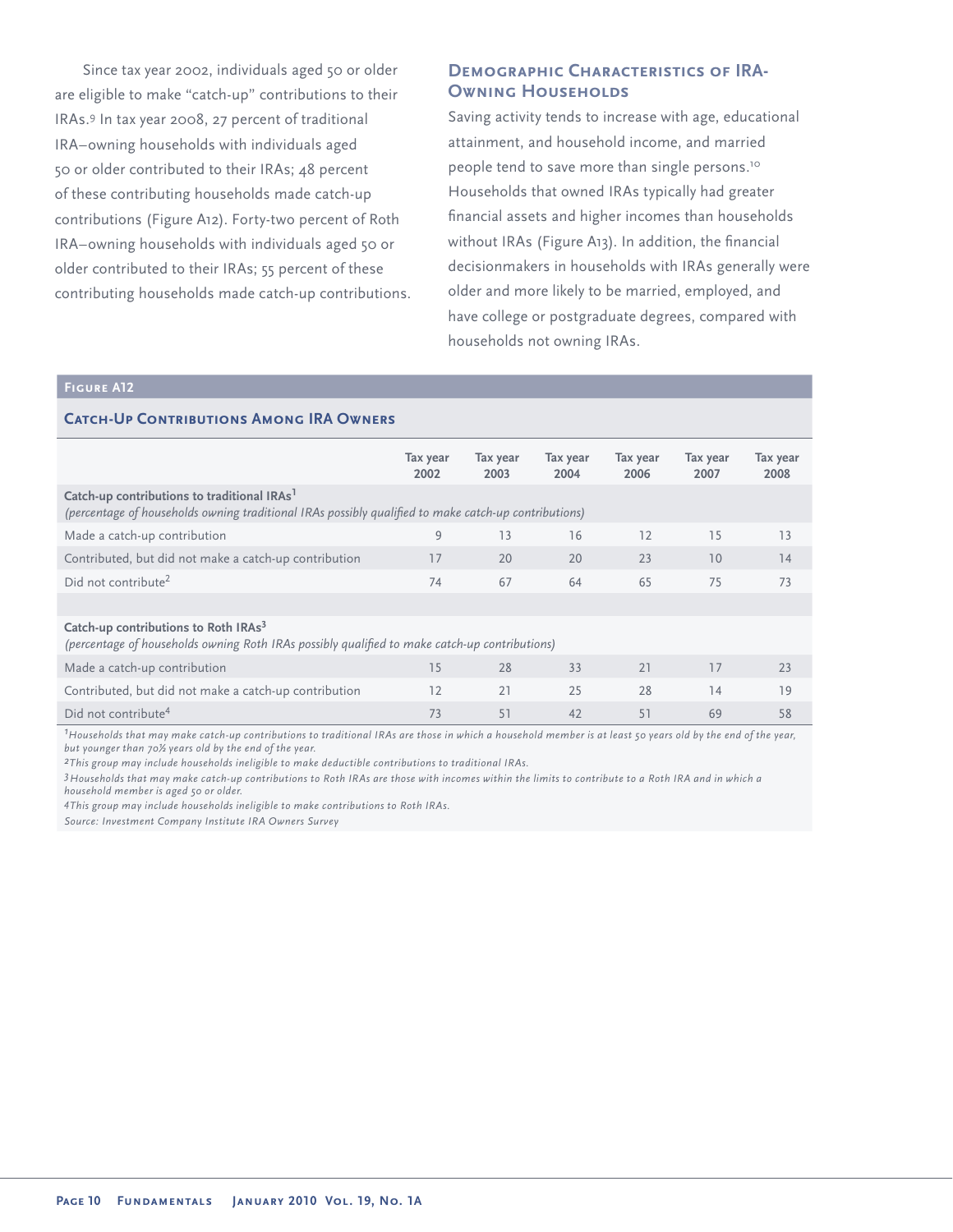### **Characteristics of U.S. Households Owning IRAs, 2009**

|                                                                          |                                            | Type of IRA owned                 |                     |                                             |                                         |
|--------------------------------------------------------------------------|--------------------------------------------|-----------------------------------|---------------------|---------------------------------------------|-----------------------------------------|
|                                                                          | <b>Households</b><br>owning<br><b>IRAs</b> | <b>Traditional</b><br><b>IRAs</b> | Roth<br><b>IRAs</b> | Employer-<br>sponsored<br>IRAs <sup>1</sup> | Households<br>not owning<br><b>IRAs</b> |
| Median per household                                                     |                                            |                                   |                     |                                             |                                         |
| Age of household sole or<br>co-decisionmaker for saving and<br>investing | 52 years                                   | 54 years                          | 45 years            | 50 years                                    | 47 years                                |
| Household income <sup>2</sup>                                            | \$75,000                                   | \$75,000                          | \$90,000            | \$75,000                                    | \$35,000                                |
| Household financial assets <sup>3</sup>                                  | \$150,000                                  | \$180,000                         | \$150,000           | \$130,000                                   | \$25,000                                |
| Household financial assets in all<br>types of IRAs                       | \$30,000                                   | \$40,000                          | \$35,000            | \$55,000                                    | N/A                                     |
| Share of household financial assets<br>in type of IRA indicated          | 33%                                        | 28%                               | 10%                 | 16%                                         | N/A                                     |
|                                                                          |                                            |                                   |                     |                                             |                                         |
| Percentage of households                                                 |                                            |                                   |                     |                                             |                                         |
| Household sole or co-decisionmaker<br>for saving and investing:          |                                            |                                   |                     |                                             |                                         |
| Married or living with a partner                                         | 72                                         | 70                                | 75                  | 81                                          | 57                                      |
| College or postgraduate degree                                           | 45                                         | 44                                | 58                  | 44                                          | 20                                      |
| Employed full- or part-time                                              | 69                                         | 64                                | 79                  | 80                                          | 55                                      |
| Retired from lifetime occupation                                         | 28                                         | 33                                | 14                  | 15                                          | 27                                      |
| Household has DC account or DB plan<br>coverage $(total)4$               | 80                                         | 79                                | 88                  | 76                                          | 47                                      |
| DC retirement plan account                                               | 69                                         | 66                                | 78                  | 73                                          | 39                                      |
| DB plan coverage                                                         | 50                                         | 50                                | 56                  | 36                                          | 22                                      |
| Types of IRAs owned: <sup>4</sup>                                        |                                            |                                   |                     |                                             |                                         |
| Traditional IRA                                                          | 79                                         | 100                               | 63                  | 59                                          | N/A                                     |
| Roth IRA                                                                 | 37                                         | 29                                | 100                 | 30                                          | N/A                                     |
| Employer-sponsored IRA <sup>1</sup>                                      | 21                                         | 15                                | 17                  | 100                                         | N/A                                     |

*1Employer-sponsored IRAs include SIMPLE IRAs, SEP IRAs, and SAR-SEP IRAs.*

*2Total reported is household income before taxes in 2008.*

*3Household financial assets include assets in employer-sponsored retirement plans, but exclude the household's primary residence.*

*4Multiple responses are included.* 

*N/A = not applicable* 

*Sources: Investment Company Institute Annual Mutual Fund Shareholder Tracking Survey and Investment Company Institute IRA Owners Survey*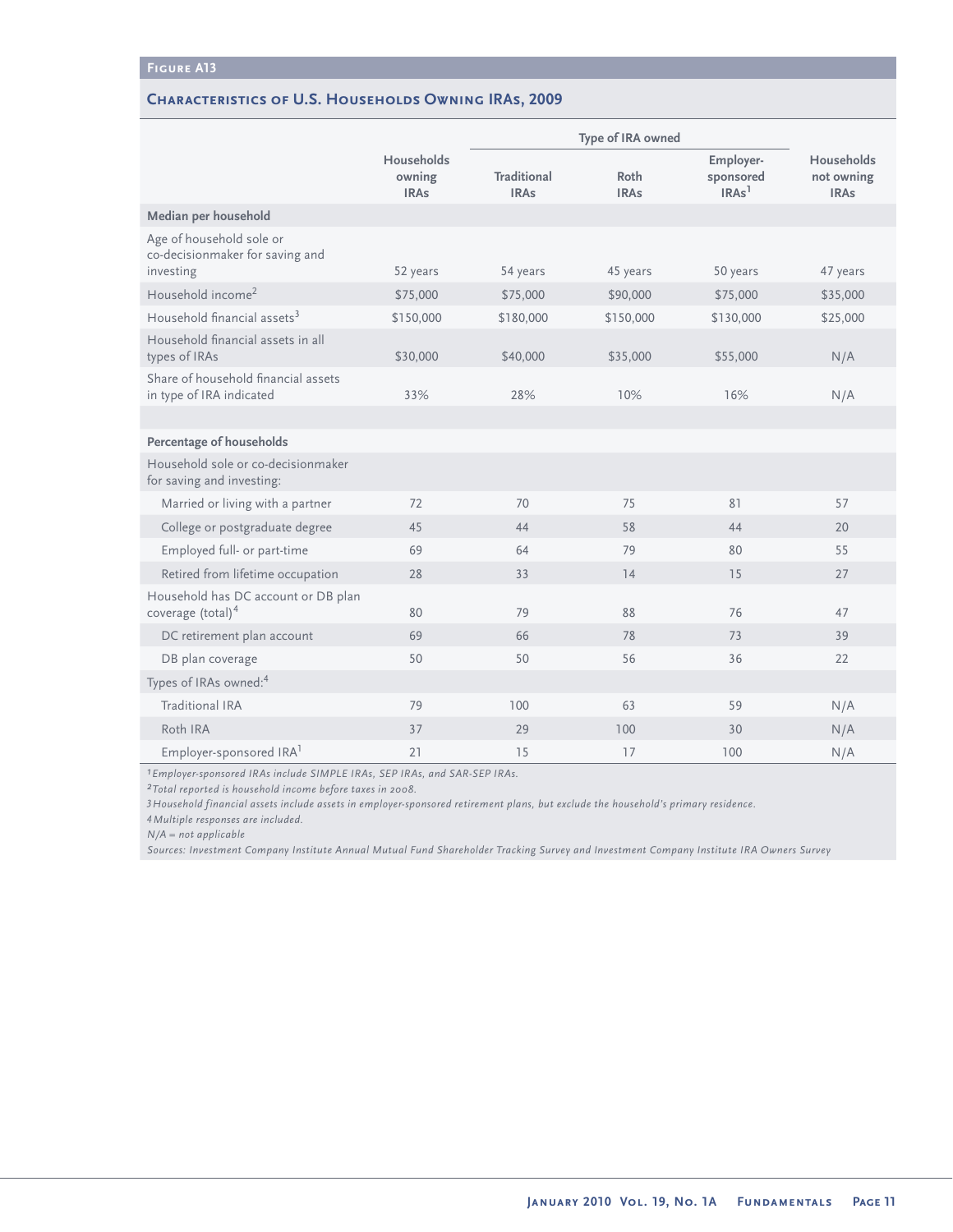| <b>FIGURE A14</b>                                                                                                                                                                                                            |                |
|------------------------------------------------------------------------------------------------------------------------------------------------------------------------------------------------------------------------------|----------------|
| <b>CHARACTERISTICS OF U.S. HOUSEHOLDS OWNING TRADITIONAL IRAS, 2009</b>                                                                                                                                                      |                |
| Median per household owning traditional IRAs                                                                                                                                                                                 |                |
| Amount in traditional IRAs                                                                                                                                                                                                   | \$30,000       |
| Amount contributed to traditional IRAs in tax year 2008 <sup>1</sup>                                                                                                                                                         | \$3,300        |
| Number of traditional IRAs owned                                                                                                                                                                                             | $\mathbb{I}$   |
|                                                                                                                                                                                                                              |                |
| Percentage of households owning traditional IRAs                                                                                                                                                                             |                |
| Traditional IRA includes rollover from an employer-sponsored retirement plan                                                                                                                                                 | 54             |
| Contributed to a traditional IRA in tax year 2008                                                                                                                                                                            | 24             |
| Deducted a traditional IRA contribution in tax year 2008 <sup>2</sup>                                                                                                                                                        | 24             |
| Made a withdrawal from a traditional IRA in tax year 2008                                                                                                                                                                    | 19             |
|                                                                                                                                                                                                                              |                |
| Own traditional IRA: <sup>3</sup>                                                                                                                                                                                            |                |
| Respondent                                                                                                                                                                                                                   | 86             |
| Spouse                                                                                                                                                                                                                       | 42             |
| Dependent children                                                                                                                                                                                                           | $\overline{2}$ |
|                                                                                                                                                                                                                              |                |
| Number of traditional IRAs owned:                                                                                                                                                                                            |                |
| One                                                                                                                                                                                                                          | 57             |
| Two                                                                                                                                                                                                                          | 28             |
| Three or more                                                                                                                                                                                                                | 15             |
|                                                                                                                                                                                                                              |                |
| Year first traditional IRA was opened:                                                                                                                                                                                       |                |
| 1974 through 1981                                                                                                                                                                                                            | 17             |
| 1982 through 1986                                                                                                                                                                                                            | 13             |
| 1987 through 1991                                                                                                                                                                                                            | 14             |
| 1992 through 1994                                                                                                                                                                                                            | 6              |
| 1995 through 1997                                                                                                                                                                                                            | 9              |
| 1998 through 2000                                                                                                                                                                                                            | 15             |
| 2001 through 2003                                                                                                                                                                                                            | $\overline{7}$ |
| 2004 through 2006                                                                                                                                                                                                            | 11             |
| 2007 through May 2009                                                                                                                                                                                                        | 8              |
|                                                                                                                                                                                                                              |                |
| Where traditional IRAs are held: <sup>3</sup>                                                                                                                                                                                |                |
| Professional financial adviser (total)                                                                                                                                                                                       | 83             |
| Full-service brokerage                                                                                                                                                                                                       | 33             |
| Independent financial planning firm                                                                                                                                                                                          | 32             |
| Bank or savings institution                                                                                                                                                                                                  | 28             |
| Insurance company                                                                                                                                                                                                            | 9              |
| Direct sources (total)                                                                                                                                                                                                       | 27             |
| Mutual fund company                                                                                                                                                                                                          | 22             |
| Discount brokerage (total)                                                                                                                                                                                                   | 8              |
| Discount brokerage firm with walk-in offices                                                                                                                                                                                 | 6              |
| Discount brokerage firm that is only available online                                                                                                                                                                        | $\overline{2}$ |
| <sup>1</sup> Figure reports median among households that contributed to traditional IRAs in tax year 2008.<br><sup>2</sup> Figure reports percentage among households that contributed to traditional IRAs in tax year 2008. |                |

*3Multiple responses are included.*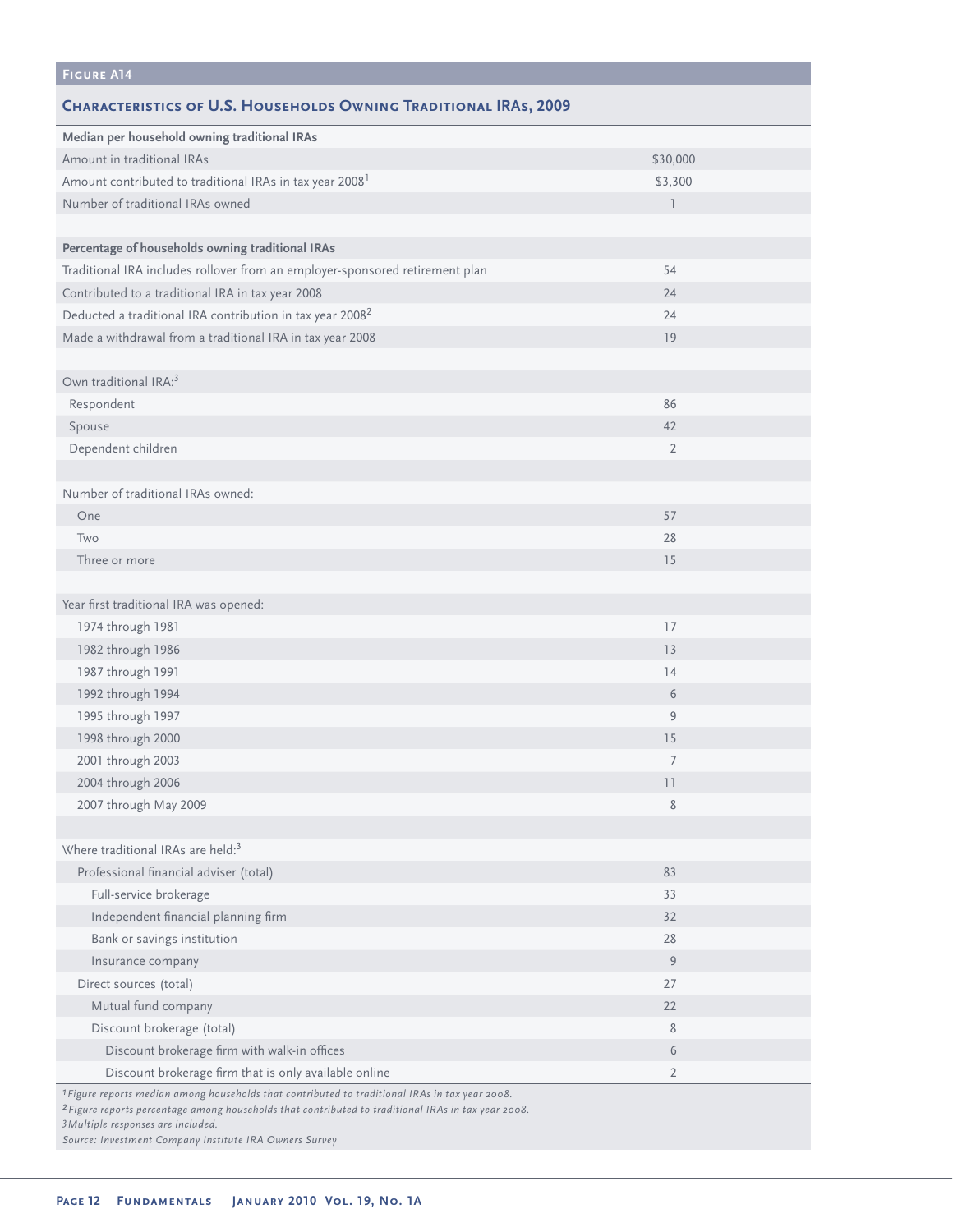*Traditional IRAs.* Nearly 37 million U.S. households, or about 31 percent, owned traditional IRAs in 2009 (Figure A1). The financial decisionmakers of households with traditional IRAs tended to be older; one-third were retired from their lifetime occupations (Figure A13). Sixty-six percent of households with traditional IRAs also had defined contribution (DC) plan accounts. Twenty-nine percent of households with traditional IRAs also owned Roth IRAs, and 15 percent also

owned employer-sponsored IRAs. Households owning traditional IRAs had median assets of \$30,000 in these IRAs, typically held in one account (Figure A14). Households with traditional IRAs that included rollover assets typically had greater IRA assets, including traditional IRA assets, than households whose traditional IRAs did not include rollovers (Figure A15). Fifty-nine percent of traditional IRA–owning households opened their first traditional IRA in 1997 or

#### **Figure A15**

### **Characteristics of Households Owning Traditional IRAs With and Without Rollovers from Employer-Sponsored Retirement Plans, 2009**

|                                                                    | <b>Traditional IRA</b><br>includes rollover from<br>employer-sponsored<br>retirement plan <sup>1</sup> | <b>Traditional IRA does not</b><br>include rollover from<br>employer-sponsored<br>retirement plan <sup>2</sup> |
|--------------------------------------------------------------------|--------------------------------------------------------------------------------------------------------|----------------------------------------------------------------------------------------------------------------|
| Median per household                                               |                                                                                                        |                                                                                                                |
| Age of household sole or co-decisionmaker for saving and investing | 53 years                                                                                               | 55 years                                                                                                       |
| Household income <sup>3</sup>                                      | \$75,000                                                                                               | \$75,000                                                                                                       |
| Household financial assets <sup>4</sup>                            | \$150,000                                                                                              | \$200,000                                                                                                      |
| Household financial assets in all types of IRAs                    | \$45,000                                                                                               | \$34,000                                                                                                       |
| Amount in traditional IRAs                                         | \$40,000                                                                                               | \$20,000                                                                                                       |
| Number of traditional IRAs owned                                   | $\mathbb{I}$                                                                                           | $\mathbb{I}$                                                                                                   |
|                                                                    |                                                                                                        |                                                                                                                |
| Percentage of households                                           |                                                                                                        |                                                                                                                |
| Household sole or co-decisionmaker for saving and investing:       |                                                                                                        |                                                                                                                |
| Married or living with a partner                                   | 73                                                                                                     | 69                                                                                                             |
| Widowed                                                            | 9                                                                                                      | 9                                                                                                              |
| College or postgraduate degree                                     | 45                                                                                                     | 44                                                                                                             |
| Employed full- or part-time                                        | 60                                                                                                     | 69                                                                                                             |
| Retired from lifetime occupation                                   | 34                                                                                                     | 32                                                                                                             |
|                                                                    |                                                                                                        |                                                                                                                |
| Where traditional IRAs are held: <sup>5</sup>                      |                                                                                                        |                                                                                                                |
| Professional financial adviser (total)                             | 83                                                                                                     | 82                                                                                                             |
| Full-service brokerage                                             | 33                                                                                                     | 33                                                                                                             |
| Independent financial planning firm                                | 33                                                                                                     | 28                                                                                                             |
| Bank or savings institution                                        | 24                                                                                                     | 31                                                                                                             |
| Insurance company                                                  | 10                                                                                                     | 8                                                                                                              |
| Direct market (total)                                              | 29                                                                                                     | 26                                                                                                             |
| Mutual fund company                                                | 23                                                                                                     | 22                                                                                                             |
| Discount brokerage (total)                                         | 9                                                                                                      | $\overline{7}$                                                                                                 |
| Discount brokerage with walk-in offices                            | 7                                                                                                      | 5                                                                                                              |
| Discount brokerage firm that is only available online              | $\overline{2}$                                                                                         | $\overline{2}$                                                                                                 |

*1Fifty-four percent of households owning traditional IRAs have traditional IRAs that include rollovers from employer-sponsored retirement plans.*

*2Forty-six percent of households owning traditional IRAs have traditional IRAs that do not include rollovers from employer-sponsored retirement plans. 3Total reported is household income before taxes in 2008.*

*4Household financial assets include assets in employer-sponsored retirement plans, but exclude the household's primary residence.*

*5Multiple responses are included.*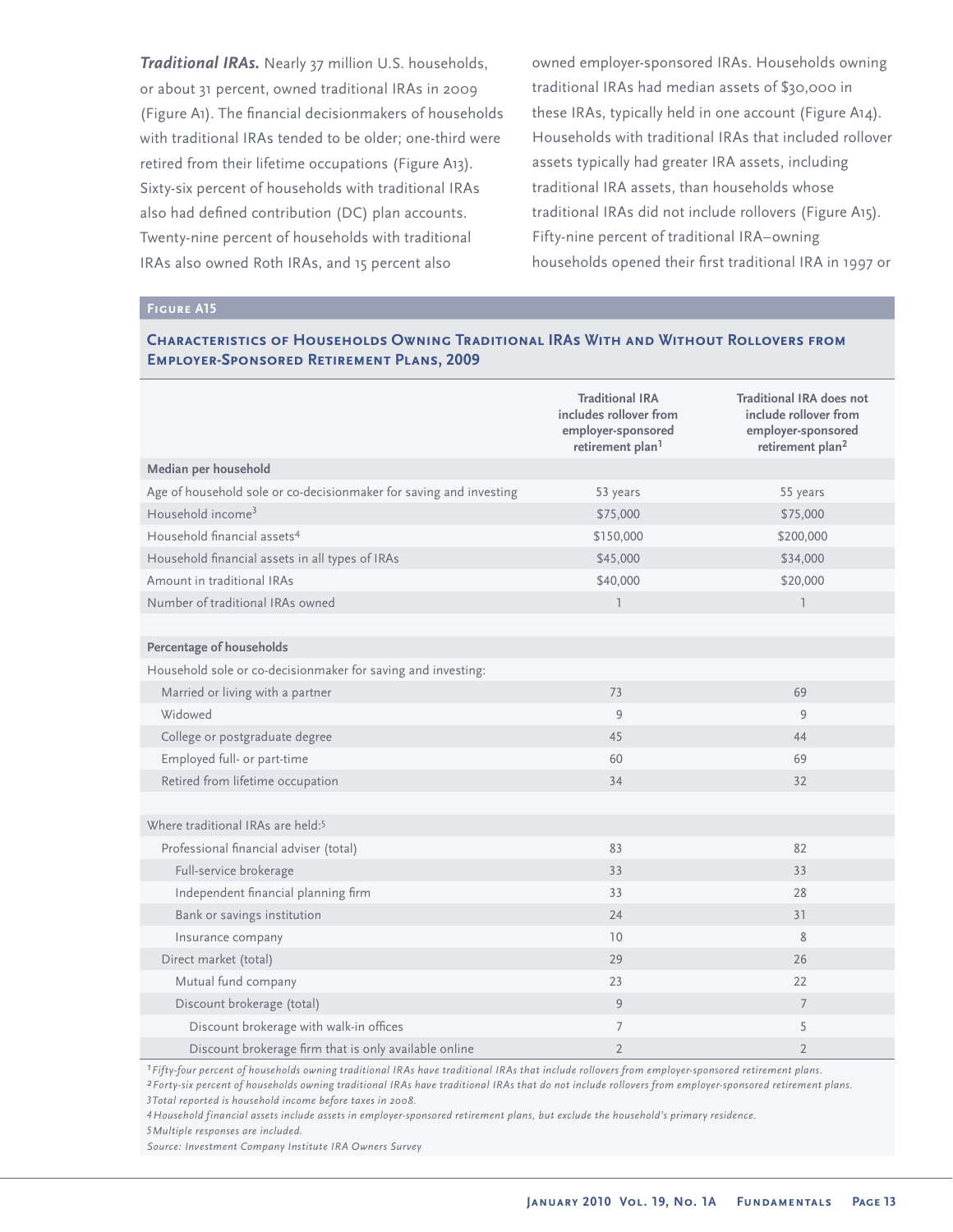earlier (Figure A14). Households with traditional IRAs held them through a wide array of financial institutions. Eighty-three percent of traditional IRA–owning households held traditional IRAs through professional financial advisers and 27 percent held traditional IRAs directly at mutual fund companies or discount brokers. Households with multiple traditional IRAs tended to hold them at different financial services firms. Nearly half of households with multiple traditional IRAs

held each IRA at a different type of financial services firm (Figure A16). Twelve percent of households with multiple traditional IRAs reported that some of their IRAs are at the same type of financial services firms. The remaining 39 percent indicated that all of their IRAs were at the same type of financial services firm, but this does not necessarily mean that they held their multiple IRAs at the same firm (merely the same type of firm).

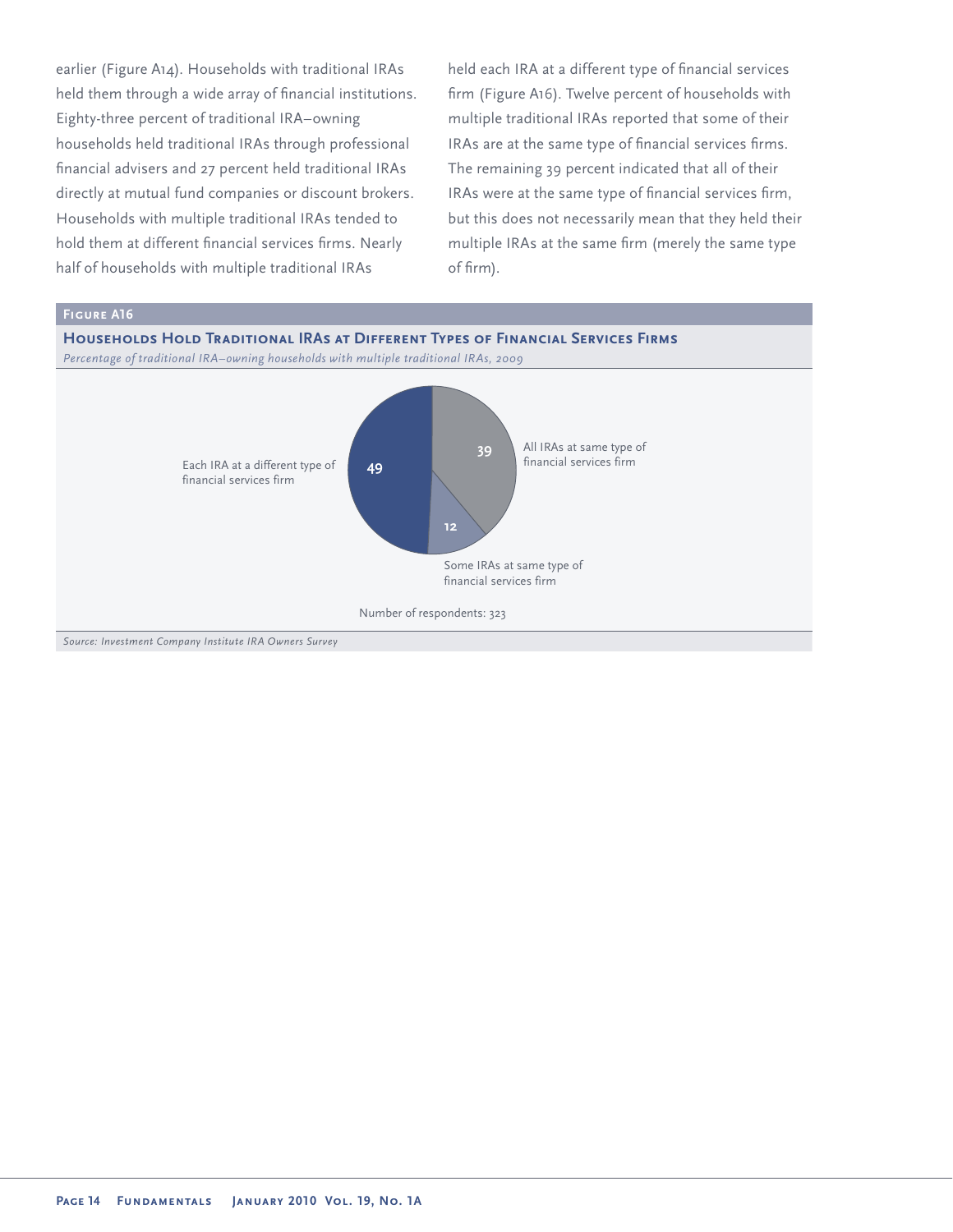*Roth IRAs.* In 2009, 17.0 million U.S. households, or 14.5 percent, owned Roth IRAs (Figure A1). The financial decisionmakers of Roth IRA households had a median age of 45 years and were the most likely of all IRA household decisionmakers to have college or postgraduate degrees (Figure A13). Sixty-three percent of Roth IRA–owning households also owned traditional IRAs, and 78 percent had DC plan accounts. Households owning Roth IRAs typically owned one Roth IRA account, with a median balance of \$12,500 (Figure A17). Households with Roth IRAs that were funded by a conversion from a traditional IRA typically had greater IRA assets, including Roth IRA assets, than households whose Roth IRAs were not funded by a conversion from a traditional IRA (Figure A18). Twentyeight percent of Roth IRA–owning households initially opened their Roth IRAs in 1998, the first year they were offered and the only year in which taxes on conversions could be spread over four years (Figure A17).<sup>11, 12</sup> Another 20 percent opened their Roth IRAs between 1999 and 2000, and the remaining 52 percent opened their first Roth IRAs in 2001 or later. Thirty-nine percent of households owning Roth IRAs opened a Roth IRA as their first IRA. Roth IRA households mostly held Roth IRAs at mutual fund companies, full-service brokerages, or independent financial planning firms.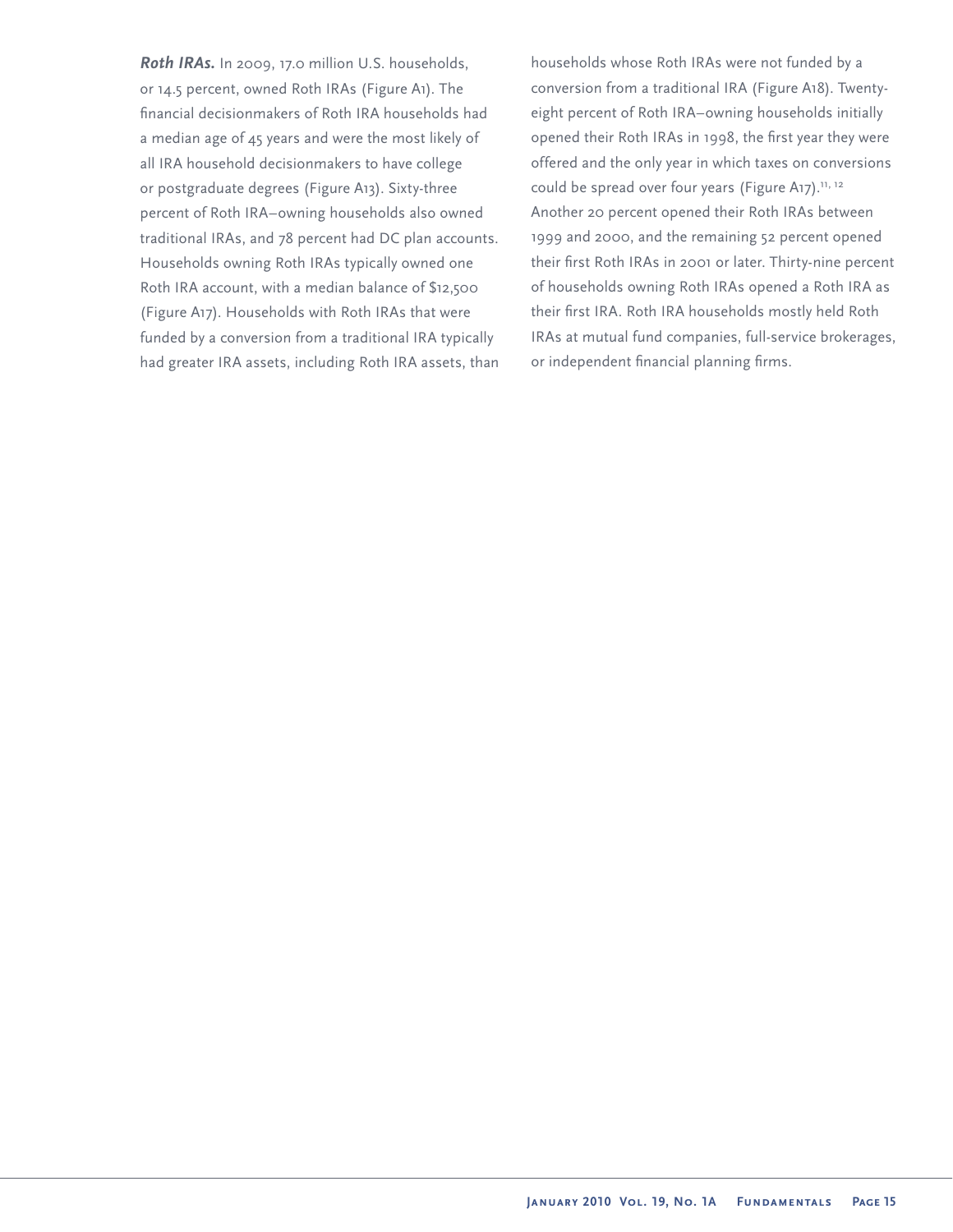| <b>FIGURE A17</b>                                                                                                                                                     |                |
|-----------------------------------------------------------------------------------------------------------------------------------------------------------------------|----------------|
| <b>CHARACTERISTICS OF U.S. HOUSEHOLDS OWNING ROTH IRAS, 2009</b>                                                                                                      |                |
| Median per household owning Roth IRAs                                                                                                                                 |                |
| Amount in Roth IRAs                                                                                                                                                   | \$12,500       |
| Amount contributed to Roth IRAs in tax year 2008 <sup>1</sup>                                                                                                         | \$3,500        |
| Number of Roth IRAs owned                                                                                                                                             | $\overline{1}$ |
|                                                                                                                                                                       |                |
| Percentage of households owning Roth IRAs                                                                                                                             |                |
| Roth IRA was first IRA owned                                                                                                                                          | 39             |
| Roth IRA was funded by a conversion from a traditional IRA                                                                                                            | 19             |
| Contributed to a Roth IRA in tax year 2008                                                                                                                            | 42             |
| Roth IRA assets include assets initially from an employer-sponsored retirement plan                                                                                   | 17             |
| Made a withdrawal from a Roth IRA in tax year 2008                                                                                                                    | $\overline{4}$ |
|                                                                                                                                                                       |                |
| Own Roth IRA: <sup>2</sup>                                                                                                                                            |                |
| Respondent                                                                                                                                                            | 83             |
| Spouse                                                                                                                                                                | 47             |
| Dependent children                                                                                                                                                    | $\overline{3}$ |
|                                                                                                                                                                       |                |
| Number of Roth IRAs owned:                                                                                                                                            |                |
| One                                                                                                                                                                   | 55             |
| Two                                                                                                                                                                   | 37             |
| Three or more                                                                                                                                                         | 8              |
|                                                                                                                                                                       |                |
| Year first Roth IRA was opened:                                                                                                                                       |                |
| 1998                                                                                                                                                                  | 28             |
| 1999 through 2000                                                                                                                                                     | 20             |
| 2001 through 2002                                                                                                                                                     | 14             |
| 2003 through 2004                                                                                                                                                     | 14             |
| 2005 through 2006                                                                                                                                                     | 12             |
| 2007 through May 2009                                                                                                                                                 | 12             |
|                                                                                                                                                                       |                |
| Where Roth IRAs are held: <sup>2</sup>                                                                                                                                |                |
| Professional financial adviser (total)                                                                                                                                | 71             |
| Full-service brokerage                                                                                                                                                | 29             |
| Independent financial planning firm                                                                                                                                   | 29             |
| Bank or savings institution                                                                                                                                           | 16             |
| Insurance company                                                                                                                                                     | 6              |
| Direct sources (total)                                                                                                                                                | 34             |
| Mutual fund company                                                                                                                                                   | 27             |
| Discount brokerage (total)                                                                                                                                            | 12             |
| Discount brokerage firm with walk-in offices                                                                                                                          | 8              |
| Discount brokerage firm that is only available online                                                                                                                 | 5              |
| <sup>1</sup> Figure reports median among households that contributed to Roth IRAs in tax year 2008.<br><sup>2</sup> Multiple responses are included.<br>$\frac{1}{2}$ |                |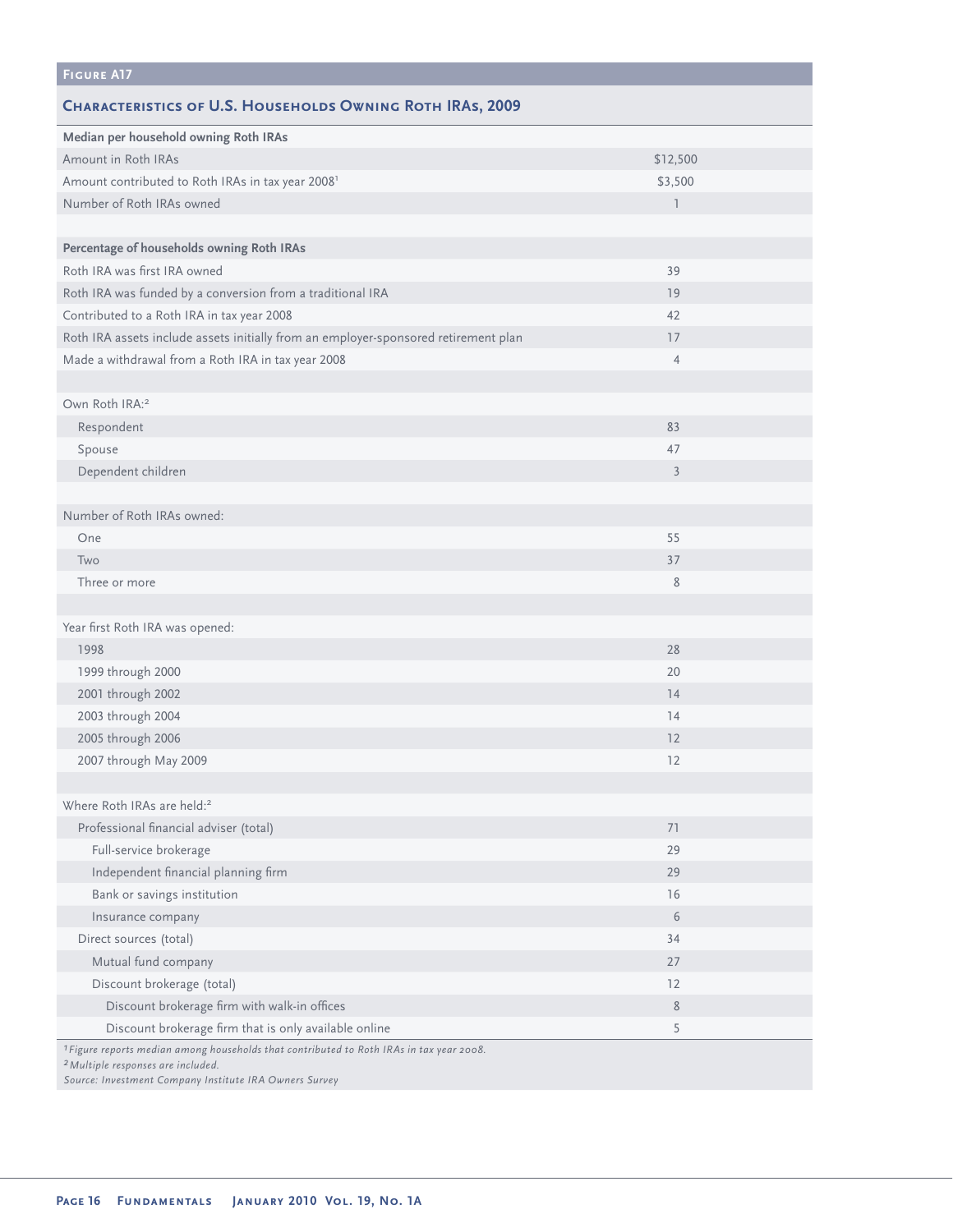# **Traditional IRA Withdrawals Mostly Made by Older Owners**

Households making traditional IRA withdrawals in tax year 2008 tended to be older and retired. The median age of the household decisionmaker surveyed among households that took traditional IRA withdrawals was 74, compared with 50 among households not taking distributions (Figure A19). Seventy-nine percent of households that took withdrawals were headed by retired individuals. Most households that took traditional IRA withdrawals in tax year 2008 did so to fulfill required minimum distributions (RMDs). Households that were retired and took traditional IRA withdrawals usually took withdrawals to pay for living expenses or to reinvest or save the withdrawal amount in another account.

#### **Figure A18**

#### **Characteristics of Households Owning Roth IRAs by Source of Funding of Roth IRA, 2009**

|                                                                       | Roth IRA was funded<br>by a conversion from a<br>traditional IRA <sup>1</sup> | Roth IRA was not funded<br>by a conversion from a<br>traditional IRA <sup>2</sup> |
|-----------------------------------------------------------------------|-------------------------------------------------------------------------------|-----------------------------------------------------------------------------------|
| Median per household                                                  |                                                                               |                                                                                   |
| Age of household sole or co-decisionmaker for saving and<br>investing | 52 years                                                                      | 43 years                                                                          |
| Household income <sup>3</sup>                                         | \$85,000                                                                      | \$90,000                                                                          |
| Household financial assets <sup>4</sup>                               | \$275,000                                                                     | \$125,000                                                                         |
| Household financial assets in all types of IRAs                       | \$70,000                                                                      | \$28,000                                                                          |
| Amount in Roth IRAs                                                   | \$25,000                                                                      | \$10,000                                                                          |
| Number of Roth IRAs owned                                             | $\overline{1}$                                                                | $\overline{1}$                                                                    |
|                                                                       |                                                                               |                                                                                   |
| Percentage of households                                              |                                                                               |                                                                                   |
| Household sole or co-decisionmaker for saving and investing:          |                                                                               |                                                                                   |
| Married or living with a partner                                      | 74                                                                            | 75                                                                                |
| Widowed                                                               | 8                                                                             | $\overline{2}$                                                                    |
| College or postgraduate degree                                        | 53                                                                            | 59                                                                                |
| Employed full- or part-time                                           | 74                                                                            | 81                                                                                |
| Retired from lifetime occupation                                      | 28                                                                            | 10                                                                                |
| Year first Roth IRA was opened:                                       |                                                                               |                                                                                   |
| 1998                                                                  | 43                                                                            | 24                                                                                |
| 1999 through 2000                                                     | 15                                                                            | 21                                                                                |
| 2001 through 2002                                                     | 17                                                                            | 14                                                                                |
| 2003 through 2004                                                     | 5                                                                             | 15                                                                                |
| 2005 through 2006                                                     | 11                                                                            | 13                                                                                |
| 2007 through May 2009                                                 | 9                                                                             | 13                                                                                |
| Contributed to a Roth IRA in tax year 2008                            | 33                                                                            | 46                                                                                |

*1Nineteen percent of households owning Roth IRAs have Roth IRAs funded by conversions from traditional IRAs. The sample size is small. 2Eighty-one percent of households owning Roth IRAs have Roth IRAs that are not funded by conversions from traditional IRAs.*

*3Total reported is household income before taxes in 2008.*

*4Household financial assets include assets in employer-sponsored retirement plans, but exclude the household's primary residence. Source: Investment Company Institute IRA Owners Survey*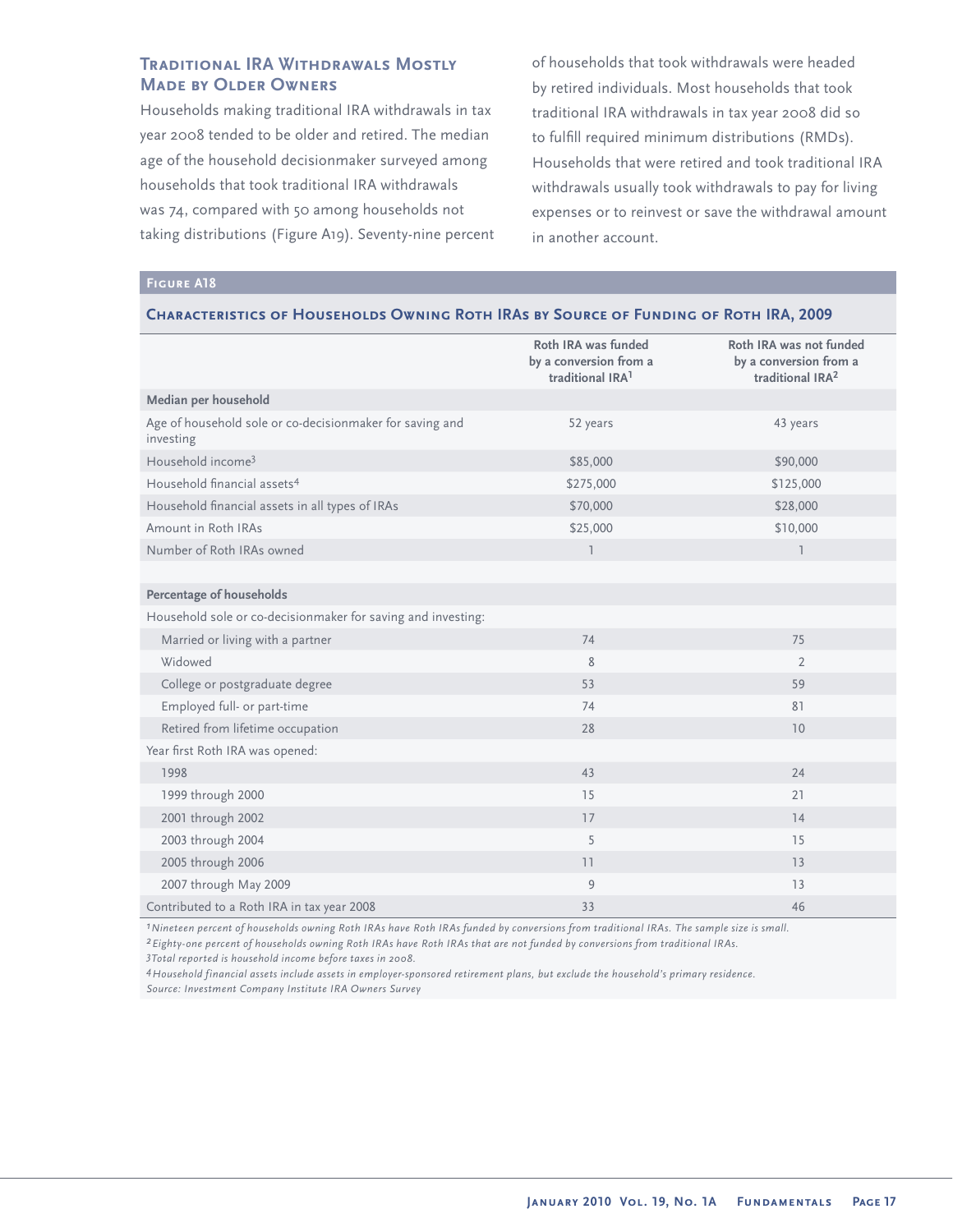# **Figure A19**

#### **Most Traditional IRA Withdrawals Are Made to Meet Required Minimum Distributions**

*Characteristics of U.S. households owning traditional IRAs by withdrawal status in tax year 2008*

|                                                                      | Made a withdrawal<br>from a traditional IRA<br>in tax year 2008 <sup>1</sup> | Did not make a withdrawal<br>from a traditional IRA<br>in tax year 2008 <sup>2</sup> |
|----------------------------------------------------------------------|------------------------------------------------------------------------------|--------------------------------------------------------------------------------------|
| Median per household                                                 |                                                                              |                                                                                      |
| Age of household sole or co-decisionmaker for saving and investing   | 74 years                                                                     | 50 years                                                                             |
| Household income <sup>3</sup>                                        | \$45,000                                                                     | \$84,000                                                                             |
| Household financial assets <sup>4</sup>                              | \$200,000                                                                    | \$150,000                                                                            |
| Household financial assets in all types of IRAs                      | \$62,500                                                                     | \$35,000                                                                             |
|                                                                      |                                                                              |                                                                                      |
| <b>Percentage of households</b>                                      |                                                                              |                                                                                      |
| Household sole or co-decisionmaker for saving and investing:         |                                                                              |                                                                                      |
| Married or living with a partner                                     | 63                                                                           | 71                                                                                   |
| Widowed                                                              | 24                                                                           | 5                                                                                    |
| College or postgraduate degree                                       | 32                                                                           | 47                                                                                   |
| Employed full- or part-time                                          | 29                                                                           | 73                                                                                   |
| Retired from lifetime occupation                                     | 79                                                                           | 22                                                                                   |
|                                                                      |                                                                              |                                                                                      |
| How withdrawal was determined:                                       |                                                                              |                                                                                      |
| Withdraw to meet the IRS's required minimum distribution             | 64                                                                           | N/A                                                                                  |
| Withdraw a lump sum based on needs                                   | 19                                                                           | N/A                                                                                  |
| Withdraw a regular dollar amount                                     | 8                                                                            | N/A                                                                                  |
| Withdraw a fixed percentage of the account balance                   | $\overline{2}$                                                               | N/A                                                                                  |
| Withdraw an amount based on life expectancy                          | 1                                                                            | N/A                                                                                  |
| Some other way                                                       | 6                                                                            | N/A                                                                                  |
|                                                                      |                                                                              |                                                                                      |
| Purpose of traditional IRA withdrawal in retirement: <sup>5, 6</sup> |                                                                              |                                                                                      |
| Took withdrawals to pay for living expenses                          | 44                                                                           | N/A                                                                                  |
| Spent it on a car, boat, or big-ticket item other than a home        | 6                                                                            | N/A                                                                                  |
| Spent it on a healthcare expense                                     | 19                                                                           | N/A                                                                                  |
| Used it for an emergency                                             | 14                                                                           | N/A                                                                                  |
| Used it for home purchase, repair, or remodeling                     | 15                                                                           | N/A                                                                                  |
| Reinvested or saved it in another account                            | 31                                                                           | N/A                                                                                  |
| Paid for education                                                   | 3                                                                            | N/A                                                                                  |
| Some other purpose                                                   | 12                                                                           | N/A                                                                                  |

*1Nineteen percent of households owning traditional IRAs withdrew money from them in tax year 2008. The sample size is small.*

*2Eighty-one percent of households owning traditional IRAs did not withdraw money from them in tax year 2008.*

*3Total reported is household income before taxes in 2008.*

*4Household financial assets include assets in employer-sponsored retirement plans, but exclude the household's primary residence.*

*5Figure reported for traditional IRA–owning households that took a withdrawal in tax year 2008 and either the head of household or spouse is retired. 6Multiple responses are included.*

*N/A = not applicable*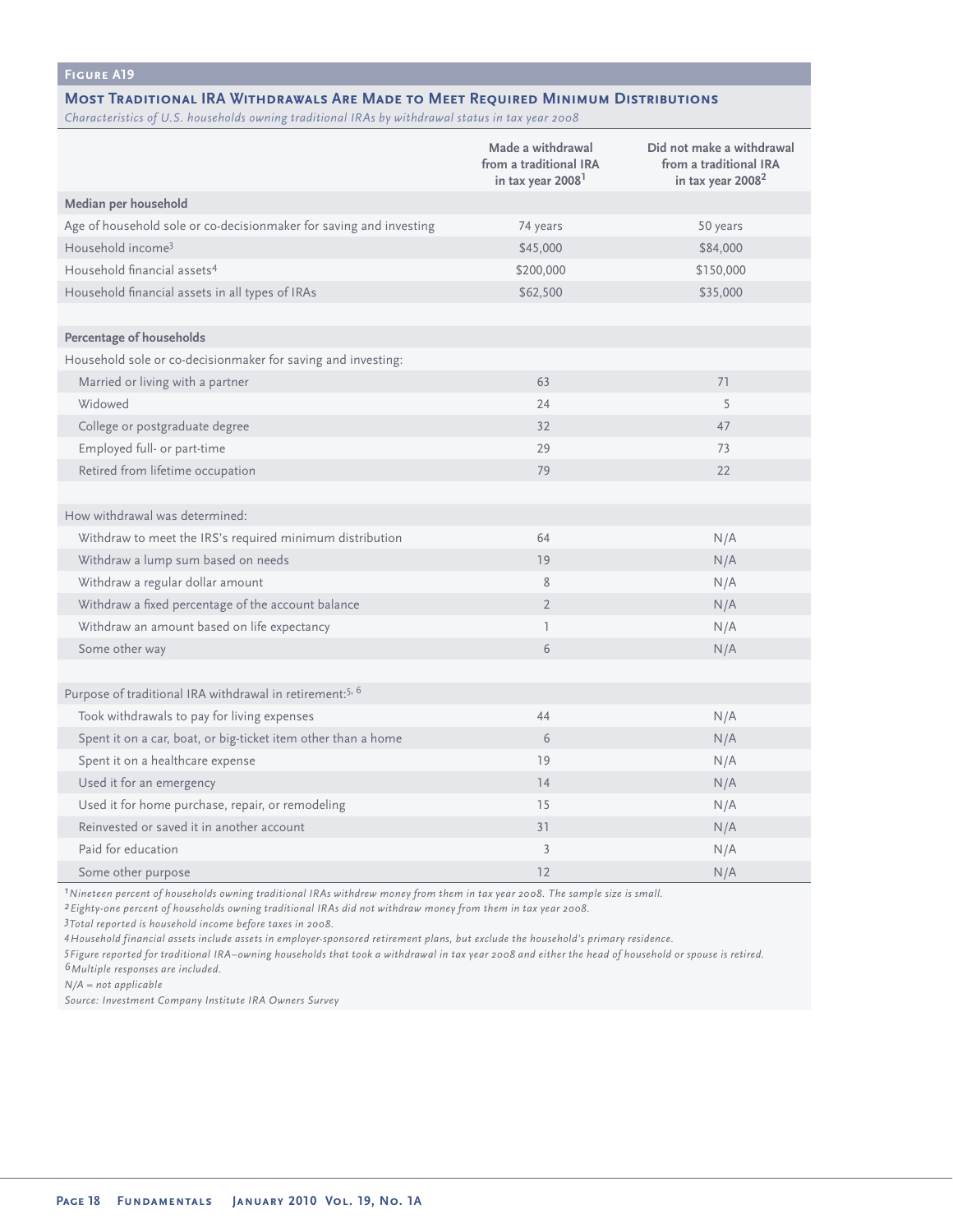#### **Notes** 1

 Data in this appendix on the number and percentage of households owning IRAs are based on ICI's Annual Mutual Fund Shareholder Tracking Survey conducted in May 2009 of 4,201 randomly selected, representative U.S. households. The standard error for the total sample is  $\pm$  1.5 percentage points at the 95 percent confidence level. For further discussion and additional results from this survey, see Sabelhaus, Bogdan, and Bass 2009.

The demographic and financial characteristics of IRA owners are derived from a separate May 2009 IRA Owners Survey of 1,000 representative U.S. households owning traditional IRAs, Roth IRAs, and employer-sponsored IRAs (SIMPLE IRAs, SEP IRAs, and SAR-SEP IRAs). The standard error for the total sample is  $\pm$  3.1 percentage points at the 95 percent confidence level. IRA ownership does not include ownership of Coverdell Education Savings Accounts (formerly called Education IRAs). Estimates for 2009 are calculated using a revised estimation procedure. As is usual in the course of household survey work, researchers periodically re-examine the procedures used to ensure that the results published are representative of the population of interest. ICI engaged in such a process this year and the figures presented here reflect a new weighting procedure. The new weighting methodology matches the census region, age distribution, income distribution, and educational attainment of U.S. households owning IRAs. Data from the 2008 ICI IRA Owners Survey have been reweighted and are available at www.ici.org/pdf/fm-v18n1\_data.pdf (forthcoming).

- <sup>2</sup> For the rules governing IRAs, see Internal Revenue Service 2009. For a brief history of IRAs and a discussion of the various features of the different types of IRA, see Holden et al. 2005. For definitions of key terms related to IRAs and retirement saving, see pages 18 and 19 of Holden and Schrass 2010.
- <sup>3</sup> The number of U.S. households owning IRAs in 2000 through 2009 is based on the following U.S. Census Bureau's total U.S. household estimates: 106.4 million in 2000; 108.2 million in 2001; 109.3 million in 2002; 111.3 million in 2003; 112.0 million in 2004; 113.3 million in 2005; 114.4 million in 2006; 116.0 million in 2007; 116.8 million in 2008; and 117.2 million in 2009 (see U.S. Census Bureau 2009).
- <sup>4</sup> See Holden et al. 2005 for a discussion of the history of IRAs. For a discussion of the evolving role of IRAs in U.S. retirement planning, see Sabelhaus and Schrass 2009.
- $5$  For a discussion of age and cohort effects, see Sabelhaus and Schrass 2009.
- <sup>6</sup> In 2009, 31 percent of all IRA assets were held by households headed by members of the Silent and GI Generation. Households headed by members of Generation X held 18 percent of IRA assets and households headed by members of Generation Y held 6 percent of all IRA assets.
- <sup>7</sup> Prior to 2006, Roth IRAs could not directly accept rollovers from employer-sponsored retirement plans. Starting in 2006, Roth accounts in 401(k) and 403(b) plans could be rolled over to Roth IRAs. The Pension Protection Act of 2006 allows direct rollovers of non-Roth amounts in qualified employersponsored retirement plans to Roth IRAs starting in 2008. For a complete discussion of the specific rules, see Internal Revenue Service 2009. Among Roth IRA–owning households in 2009, 17 percent reported that their Roth IRAs contained assets that were initially from an employer-sponsored retirement plan (see Figure A17).
- In aggregate, 45 percent of the \$3.7 trillion in IRAs at mid-year 2009 was invested in mutual funds (see Investment Company Institute 2009 and Brady, Holden, and Short 2009).
- <sup>9</sup> See discussion and Figure 15 in Holden and Schrass 2010.
- <sup>10</sup> See Holden et al. 2005 for a discussion of the relationship between demographic characteristics and the propensity to save. For additional discussion, see also Brady and Sigrist 2008 and Sabelhaus, Bogdan, and Schrass 2008.
- <sup>11</sup> For data on aggregate Roth IRA assets, contributions, and conversions, see Investment Company Institute 2009. For reference on rules governing IRAs, see Internal Revenue Service 2009.
- <sup>12</sup> In 2010, taxpayers making conversions to Roth IRAs will have the option of paying the taxes over two years (2011 and 2012); see Holden and Schrass 2010 for additional discussion.